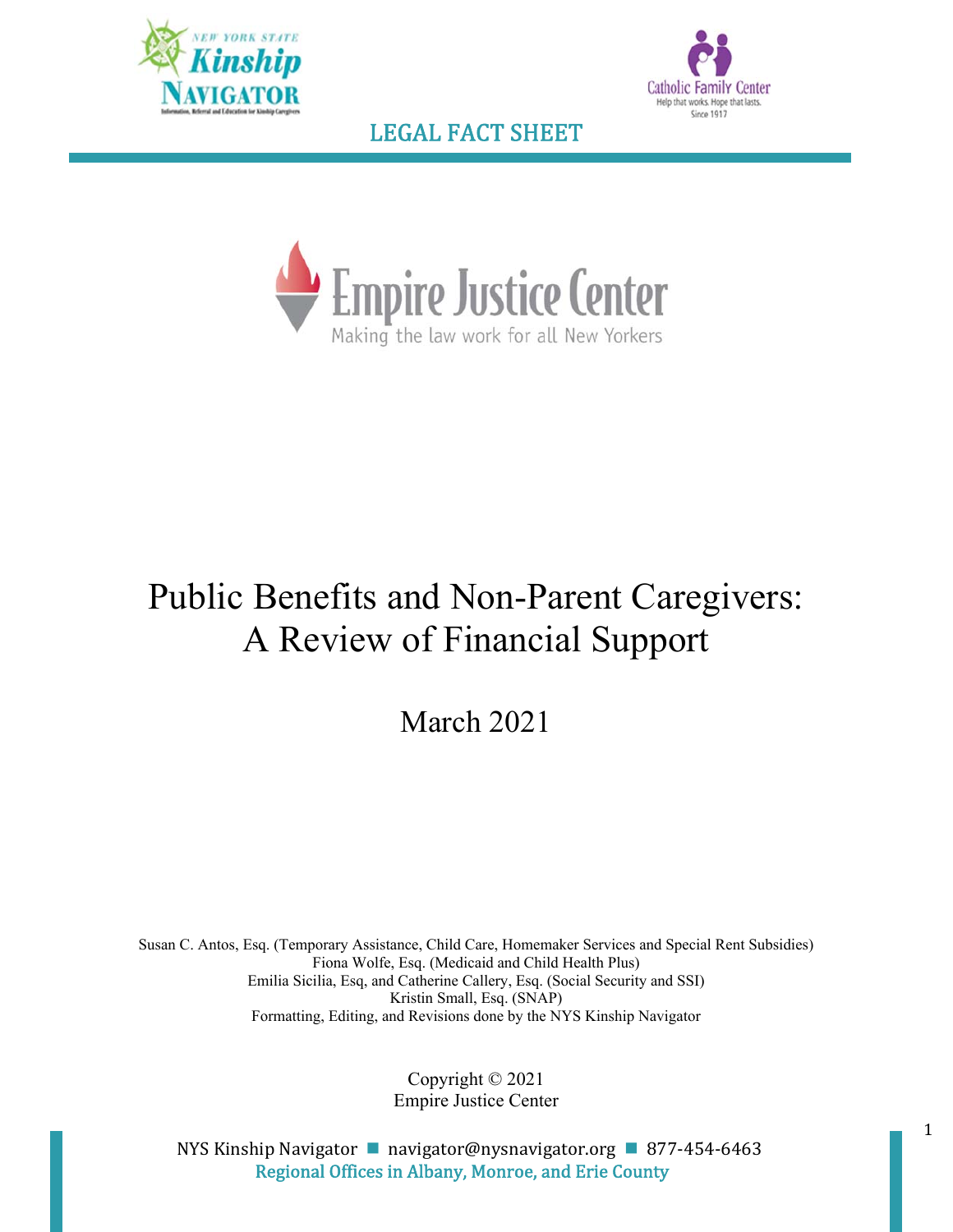



www.empirejustice.org

# Public Assistance and Relative Caregivers: A Review of Financial Supports

# Table of Contents

| II. Supplemental Nutrition Assistance Program (SNAP) Benefits                                                             |
|---------------------------------------------------------------------------------------------------------------------------|
|                                                                                                                           |
|                                                                                                                           |
|                                                                                                                           |
| VI. What dependent benefits are available from the Social<br>Security Administration for children who are being raised by |
| IV. Special Issues that may Arise When Children Receive                                                                   |
|                                                                                                                           |
| Appendix - Shelter Allowance Charts for New York City,                                                                    |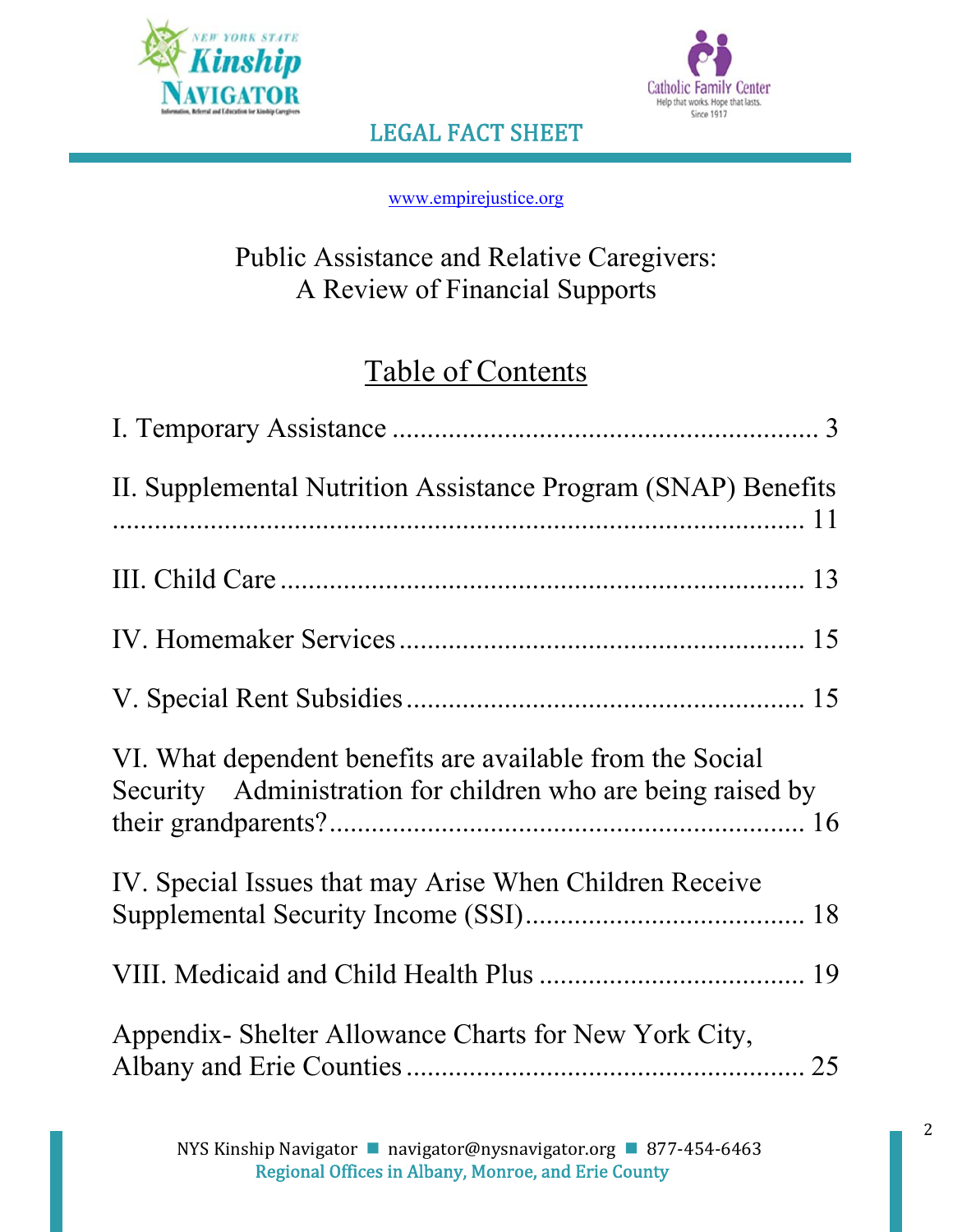



### **I. Temporary Assistance**

- **A.** Children who live with non-parent caregivers are eligible for a special public assistance grant in New York State. This grant varies in size from county to county and is known by various names: the "child only" grant; OTG (other than grantee) grant, the non-parent grant, PACO (public assistance child only), the NPC (non-parent caretaker) grant and the kincare grant. These are some of the many names for the one grant that is provided to support a child in the care of a relative who is not financially responsible for the child. For purposes of this guide, we will use the term "non-parent grant."
- **B.** Cash public assistance in New York falls into two categories Family Assistance, which is 100% funded by the federal Temporary Assistance to Needy Families (TANF) block grant and Safety Net Assistance (SNA) which is funded with state (29%) and local (71%) dollars.

Most non-parent grants are paid in the Family Assistance category. In order to be eligible for Family Assistance, there must be a child in the household who is related to the caregiver. 18 NYCRR 369.1(b) defines "caretaker relative" broadly. Includes step-parents, step-siblings, and "great-great" aunts, uncles and grandparents "of whole or half-blood."

If the caregiver is not related to the child within this definition, the non-parent grant is provided as Safety Net Assistance.

Family Assistance has a five-year time limit. Adults may only receive for 5 years and then must transfer to Safety Net Assistance. However, the 5-year time limit does not apply to children or child-only cases which are available to non-parent caregivers who are relatives of a child.

### **C. Safety Net Assistance (SNA)**

Single individuals, childless couples and non-parent caregivers who are not related to the child are not eligible for Family Assistance but are eligible for Safety Net Assistance. 05 INF-24, p.4.<sup>1</sup> Adults who have reached their 5-year FA/TANF time limit are also eligible for SNA.

<sup>&</sup>lt;sup>1</sup> Informational Letters (INF) and Administrative Directives (ADMs) are policy documents promulgated by a state agency. Those promulgated by the Office of Temporary and Disability Assistance can be found at: https://otda.ny.gov/policy/directives/2020/. Click the box labeled "Archives" to see policy directives for years before 2020.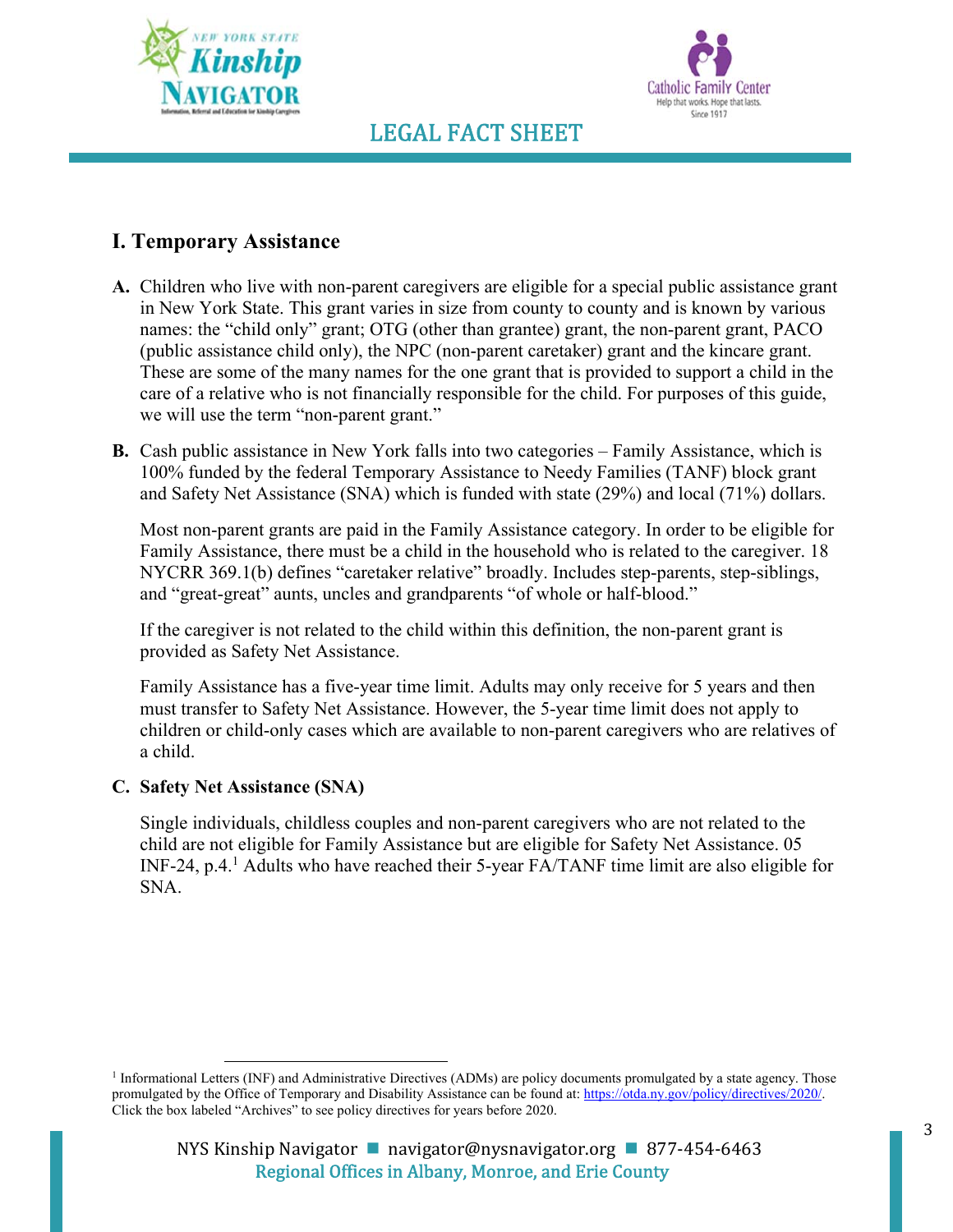



### **D. Eligibility**

Non-parent caregivers do not need court ordered custody or guardianship to be eligible for a Family Assistance grant on behalf of the children in their care. 05 INF-24, p. 3; Temporary Assistance Sourcebook, Chapter 3, Section I available at https://otda.ny.gov/programs/temporary-assistance/TASB.pdf. Even when there is a court order giving custody to another person, the nonparent caregiver will be eligible for the nonparent grant if they can show that they are in fact the primary caretaker of the child. Matter of Anonymous, fh# 7793015R (Madison County, 8/18/18).

As long the relative caregiver is not a recipient of temporary assistance, the caregiver's income and resources will not be counted as income when determining the child's eligibility for the grant. This is because under New York Law, relative caregivers are not responsible to financially support the children in their care. Social Services Law 101; Temporary Assistance Source Book, Chapter 3, Application Processing, Non-parent Caregiver Cases. *Matter of Anonymous*, fh# 7856115K (NYC 1/29/19). *Matter of Anonymous*, fh# 6857464Q (NYC 11/17/14) (*Agency erroneously denied child only grant because grandmother had \$7000 in a bank account).*

### **E. The Size of the Grant**

The size of the grant varies by county. 18 NYCRR 352.3(a). Charts of grant levels in New York City, Albany, and Erie counties are attached to these materials. Charts of all of the counties can be found at: https://empirejustice.org/resources\_post/standard-need-charts/

Grant levels have not been updated since 2012 - the numbers in these charts are correct!

The relative caregiver will only receive a grant for shelter and fuel costs if they "charge" the child for rent and fuel costs at or above the regulatory maximums. See examples in 05 INF-24, pp 5-7. If the caregivers charges an amount less than the regulatory maximums, that is the amount that the provider will be paid.

In order to add fuel costs to the standard of need, the non-parent caregiver must be the customer of record in the household.

Counties may also calculate the non-parent grant using a room and board calculation. The most that can be charged for room and board is the total of the living allowance and the SNA shelter allowance (which is usually lower than the FA shelter allowance). The room and board calculation does not include a fuel for heating allowance. However, when room and board is charged, each child gets a personal needs allowance of \$45.00. To see which is better, individual calculations should be done. As a rule of thumb, as the number of children in the household increases, the room and board calculation is likely to be more advantageous. See 05 INF-24, pp. 5-7.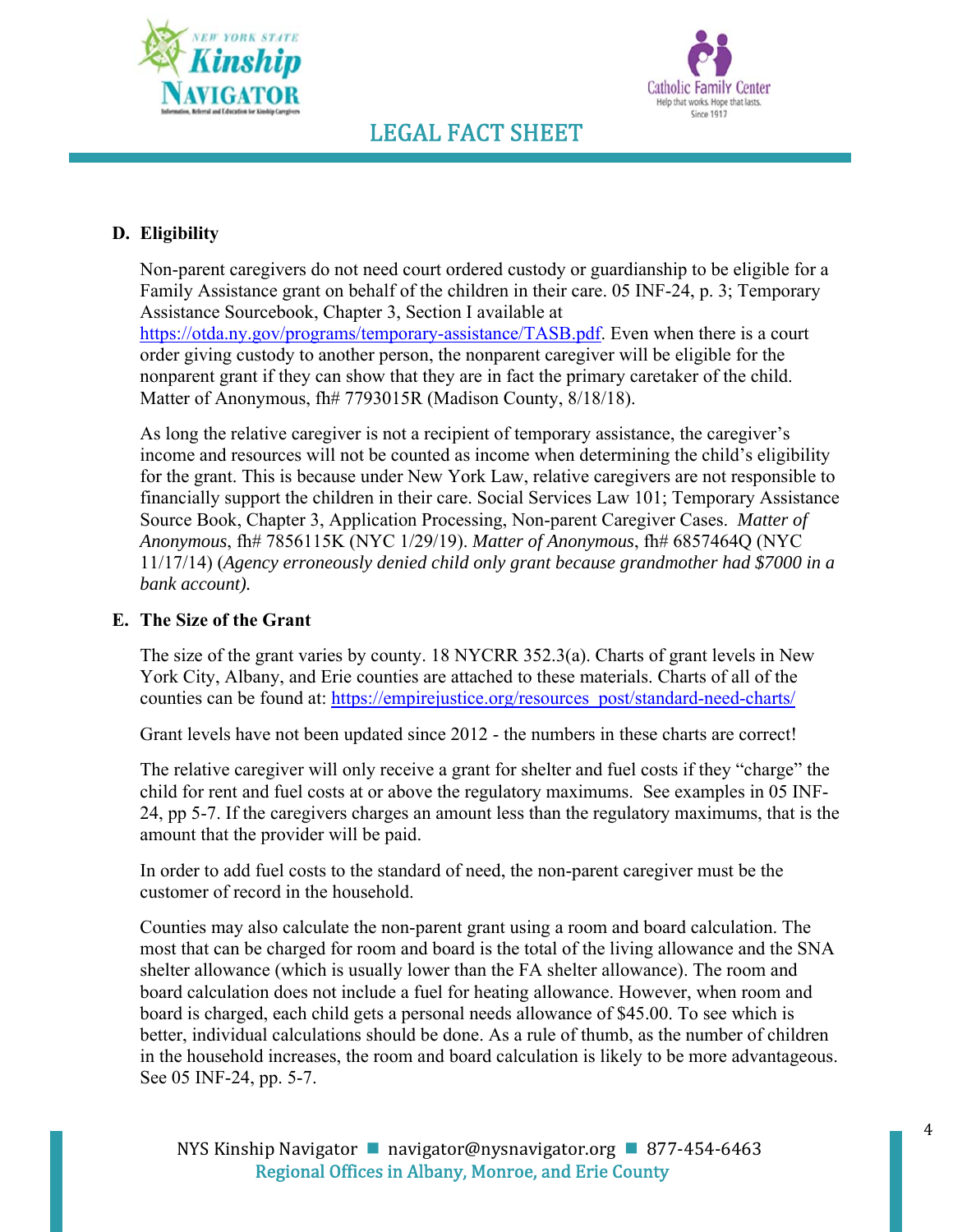



As a general rule, persons who receive public assistance and SNAP are considered automatically eligible for **HEAP benefits** and their HEAP benefits are automatically issued without the need for a separate application. However, when non-parent grants are budgeted using the room and board calculation, the case may be overlooked in the auto issuance system because the computer does not process that the family is paying rent, a prerequisite for HEAP. These room and board households are nevertheless eligible for HEAP and should contact the agency each HEAP season to confirm that they are in the system. FH #7512979Z (Schenectady,  $6/17/17$ ).<sup>2</sup>

### **F. Application Process**

A printable copy of the public assistance application is available on line https://otda.ny.gov/programs/applications/2921.pdf in English and Spanish https://otda.ny.gov/programs/applications/2921-SP.pdf. This application can be printed out and mailed or hand delivered to the local department of social services. You can find the location of your local department of social services here: https://otda.ny.gov/workingfamilies/dss.asp

Beginning October 6, 2020, public assistance applications can be made on line at: https://www.mybenefits.ny.gov/mybenefits/NewAccountCreation!input.nysmybw

Non-parent caregivers who ask for financial assistance must be given the opportunity to apply and may not be simply told they are not eligible. They do not need to ask for the grant by name. See *Matter of Yarde v. Roberts*, 60 Misc. 3d 686 (Albany Co., 2017).

Any adult member of the family or a person acting in his/her behalf may file an application. 18 NYCRR 350.3(a).

There must be an immediate (same day) interview for those with immediate needs (no food, no shelter, no utilities), and the applicant should receive a written acceptance or denial notice. 18 NYCRR 350.3(a) also, 18 NYCRR 351.8(b).

Otherwise, interviews must be held within 7 working days. 18 NYCRR 350.3(c).

Relative caregivers are exempt from two pre-interview requirements that apply to other applicants: employment activities and finger imaging (05 INF-24, p. 3) and are not required to participate in the drug and alcohol screening that is required for other applicants for temporary assistance. 05 INF-24, p.4. Application can be made for cash assistance, SNAP and medical assistance and child care on one form at the same time.

<sup>&</sup>lt;sup>2</sup> Fair hearing decisions issued after November 1, 2010 can be found at the OTDA Decision Archive at

https://otda.ny.gov/hearings/search/ Fair hearings establish administrative precedent and can be used in advocacy and litigation. The principle of administrative stare decisis requires state agencies to follow the holdings of prior administrative hearing decisions, unless the decision provides justification for departing from prior precedent. *Matter of Field Delivery Service,* 66 NY2d 516 (1985).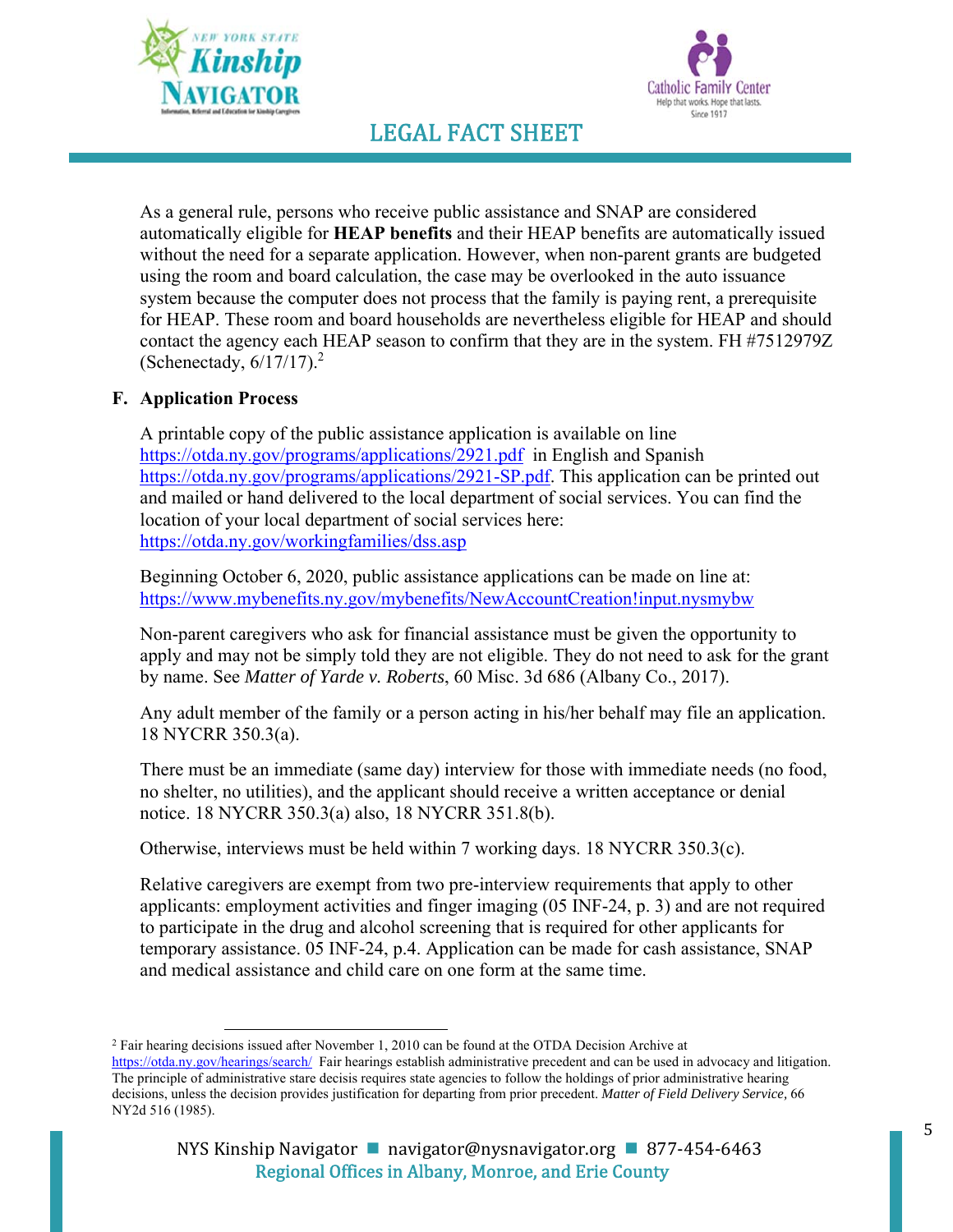



### **G. Verification Issues**

The Local Department of Social Services is required to assist applicants and recipients in obtaining documents and paying a fee if necessary. (Birth certificates, immigration papers) 18 NYCRR 351.5(a). *Matter of L.G*, fh# 2971335L (12/14/98); *Matter of J.M.,* fh # 2690814M (9/3/97).<sup>3</sup>

As a general rule, an applicant for public assistance must provide a social security number. When the non-parent caregiver cannot get a copy of the child's social security card and does not know the child's social security number, the relative caregiver may be required to apply for a social security number on behalf of the child. In such case the assistance to the child cannot be denied, delayed or discontinued because the relative caregiver does not have or does not know the child's social security number. 07 INF-14, Q. 7 (benefits are provided as Safety Net Assistance until social security number is obtained). Further, the agency has a duty to assist in locating the social security number, particularly if the child may have been on assistance previously and the information is in the agency files. FH # 6472939H (Warren Co. 9/12/13).

Relative caregivers who are not applying for assistance for themselves are exempt from many of the verification requirements that apply to most applicants for Temporary Assistance. Federal TANF law requires that the household income and resources be reported, but as long as the caregiver is not receiving a grant, the caregiver does not have to verify this information with pays stubs or other documentation. 01- ADM-4.

Caregivers do not have to provide their social security number, date of birth, citizenship/alien status, education level or veteran's status. 01 ADM-4, 05 INF-24, p. 4. *Matter of Anonymous,* fh# 60605176N (Monroe, 3/11/14) (*Relative Caregiver cannot be required to go to Tenant Accountability Training*).

Proof of relationship is required. See 00 INF-6. Unless primary documentation is available (birth or marriage records), the district can require two of the following: school records, an attestation from the caregiver, or a statement from a third party such as a landlord, neighbor, day care worker or doctor.

If the non-parent caregiver is not a relative, the adult does not have to provide any information on income or resources. 05 INF-24, p. 4.

<sup>&</sup>lt;sup>3</sup> Selected Fair Hearings, including those cited in this outline dated prior to November 1, 2010 are posted on the Online Resource Center at http://onlineresources.wnylc.net/welcome.asp?index=Welcome There is no charge to use the Fair Hearing Bank of the Online Resource Center, but you must register to use by clicking on the "login button and choosing a user name and password."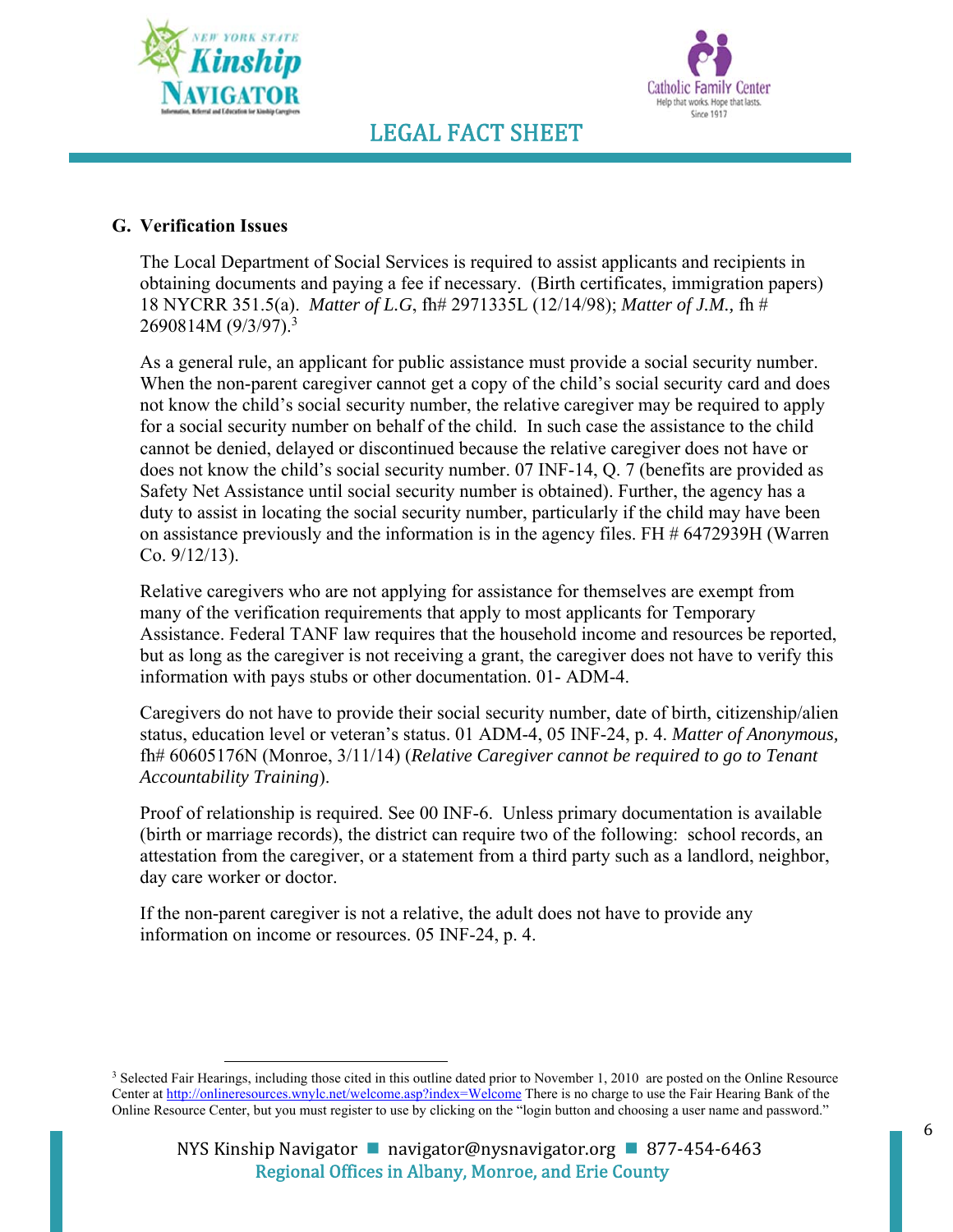



### **H. Eligibility Determinations**

A decision must be made on the application within 30 days from the date of application for FA and 45 days from the date of application for SNA. 18 NYCRR 351.8(b).

For FA cases, payment is made effective as of the date that eligibility is established or 30 days after the date of application, whichever is earlier. 18 NYCRR 351.8(b)(3).

The "date of application" is the date that the social services district receives a completed, signed application. 18 NYCRR 350.3(b).

#### **I. Budgeting: Relative Caregiver on Assistance**

If the relative caregivers receive or apply for Family Assistance, the children will be considered part of the assistance unit and FA grant will be for the entire family.

#### **J. Resource Rules: When the Caregiver is on Public Assistance**

The home is exempt as a resource [18 NYCRR 352.23(b) (1)], but a Social Services District can take a mortgage against it to recover the cost of public assistance paid.

The refusal of the applicant or recipient to sign a mortgage will result in the needs of the owner being taken off the grant. 18 NYCRR 352.27(a). All children in the household are still eligible for a grant. Automobile resource limit is \$12,000. Social Services Law 131-n. Only the equity value of the vehicle can be deemed available, which means that the value of any outstanding car loans must be deducted from the value. 20 ADM-08, available at https://otda.ny.gov/policy/directives/2020/ADM/20-ADM-08.pdf

General resource exemption is \$2000, or \$3000 if there is a household member over the age of 60. 18 NYCRR 352.23(b).

Burial plots and funeral agreements up to \$1500 are exempt.

#### **K. Budgeting: When child has income – student earnings**

All earnings of full or part time students (high school or college), under the age of 21, who reside with their parent or other caretaker, are disregarded entirely. 18 NYCRR  $\&$  352.20 (a); 04-ADM-06.

#### **L. Budgeting: When one sibling has income**

If a child in the household is in receipt of Supplemental Security Income (SSI) that income is considered "invisible," and will not affect the grants of the other children in the household. Children with significant disabilities often receive SSI.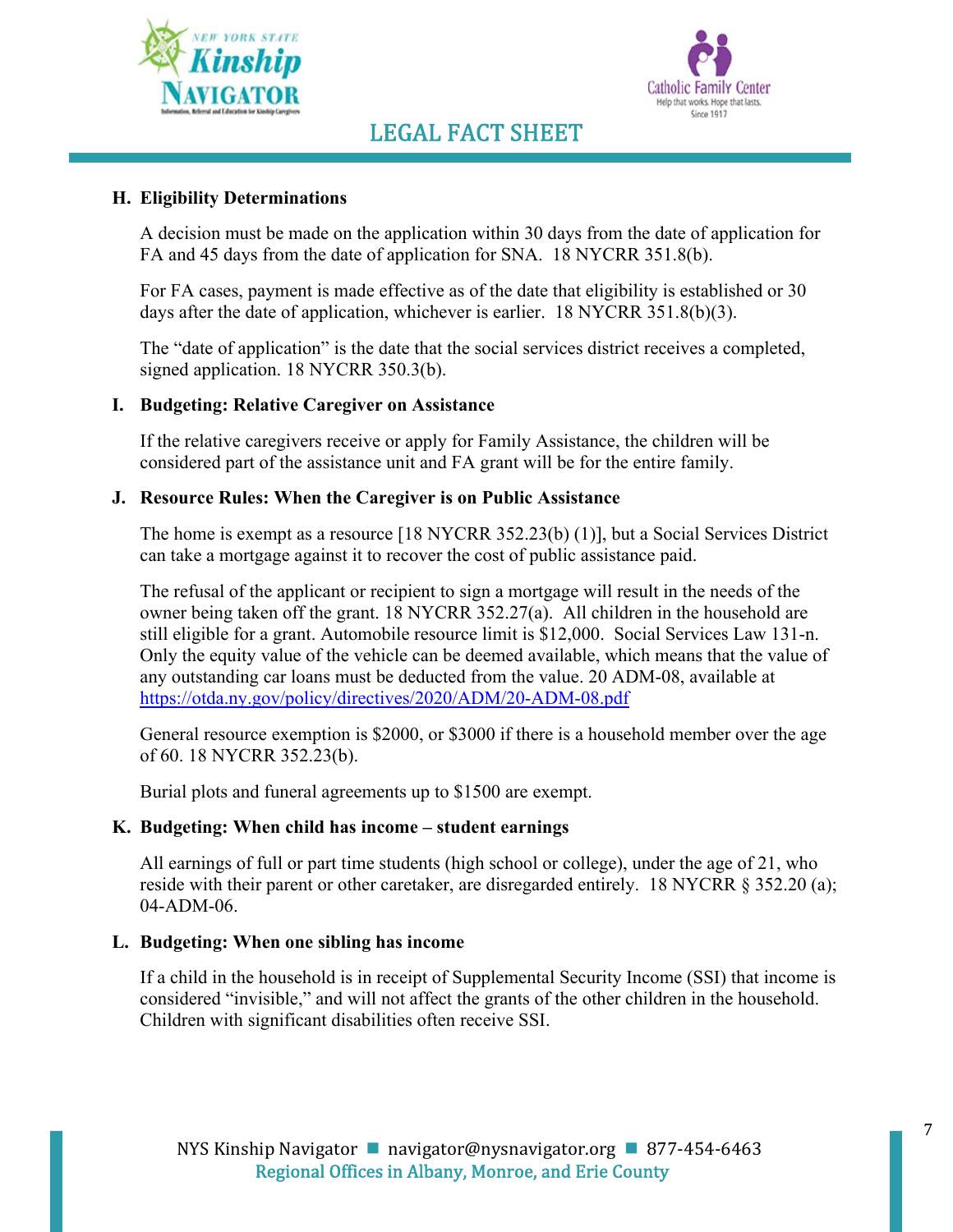



However, if a child receives Social Security Survivor's benefits because they have a deceased parent or Social Security Disability Benefits because they have a disabled parent, that income will be budgeted against the entire child-only grant for the children. FH  $#$ 7724613N (Saratoga 5/18/18). Note: This rule does not apply to cousins – only "minor brothers and sisters." Social Services Law 131-c.<sup>4</sup>

### **M. Budgeting: When one sibling grandchild has an adoption or KinGAP subsidy**

Where a relative caregiver is raising two siblings and has adopted one, but not the other, and receives an adoption subsidy for the adopted child, that income may not be counted as income to the other child receiving a "child only" grant. *Matter of E.L.*, fh # 4647562Y (10/15/07); 07-INF-14.

The Kinship Guardian Assistance Program (KinGAP) payments are treated the same as an adoption subsidy. As such, whether a child is included in the TA case depends upon whether the family benefits financially by including or excluding the child for whom the KinGAP payment is received. https://otda.ny.gov/policy/directives/2011/ADM/11-ADM-05.pdf.

### **N. What If Parent Lives in the Household (three generation households -18 NYCRR 352.30(c)?**

If a relative caregiver is not applying for assistance and the minor parent is under the age of 18, the minor parent and child will be considered one household and the income of the relative caregiver will be "deemed available," unless the relative caregiver's income is Supplemental Security Income (SSI). See 18 NYCRR 352.14 (a)(3) for the deeming rules.

If a relative caregiver is not applying for cash assistance and the minor parent is 18, 19 or 20, the income of the relative caregiver will be "deemed available" to the minor parent, but not to the grandchild.

Who is the payee of the grant if the parent is 21 or more and lives in the household? It depends upon who is "exercising parental responsibility." 91 INF-12.

**Example 1**: Aunt cares for nephew because the mother is a substance abuser and leaves the house at will, sometimes for extended periods. The aunt is the person who cares for the child on a daily basis and makes decisions concerning the child. There is no order of custody. As long as the aunt can document the fact that she makes the decisions for the child (*i.e*. school records) or that the mother is frequently absent, the aunt can be the payee.

<sup>&</sup>lt;sup>4</sup> A bill to allow relative caregivers to choose to exclude the income and resources of a child from the public assistance household was passed by both houses of the New York State legislature in the 2019-20 session: A.4256A (Hevesi)/S.4809A(Persaud), but was vetoed by the Governor.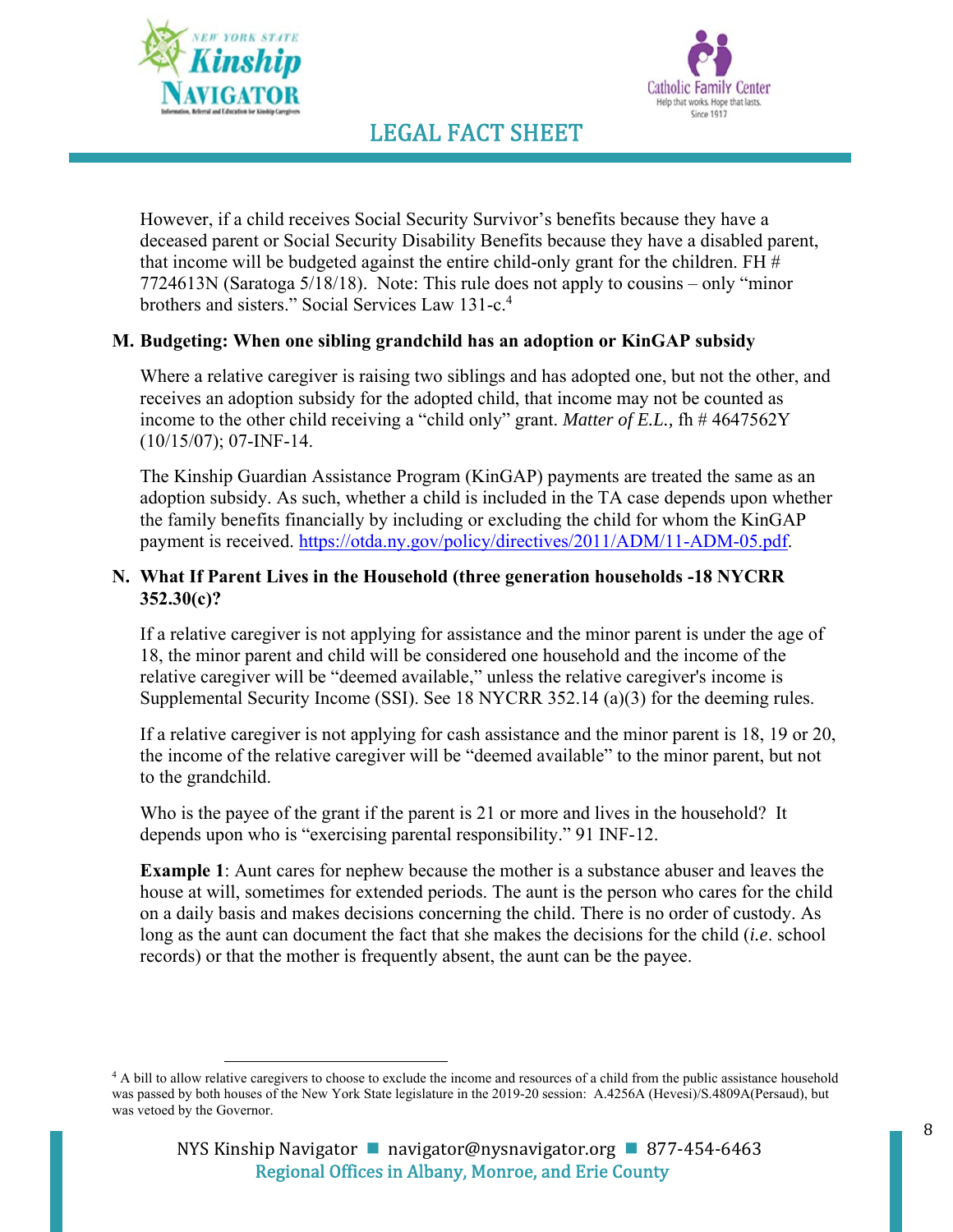



**Example 2:** A disabled man lives with his mother and his daughter. The man is unable to physically care for the child but makes most of the decisions regarding her schooling and other activities and provides her with emotional support. Because the father is in the home making decisions regarding the child, the child's grandmother would not be able to be the payee.

### **O. Child Support Assignment and Pass through**

As a condition of eligibility for public assistance, the child's right to child support must be assigned to the social services district. SSL §158(5)(6) (Safety Net Assistance), SSL §349-b (Family Assistance); 99 ADM-5.

This means that the social services district will have the right to sue the absent mother or father to obtain child support for that child and can collect and retain child support collected on the child's behalf to pay itself back for cash public assistance paid to the family.

However, the first \$100 of support collected (\$200 if more than one child in the household) in any month that the support is due, is "passed through" to the family and does not count to reduce the public assistance grant. Social Services Law 131-a  $(8)(a)(v)$ . The second child does not have to be receiving child support for the higher "pass through" to apply.

### **P. Eligibility requirements: Child Support Cooperation [18 NYCRR 369.2(b)]**

Non-parent caregivers are required to cooperate in establishing paternity and establishing, modifying, and enforcing support orders for the children in their care, regardless of whether they are applying for public assistance for themselves. Cooperation includes:

- Providing verifiable information to locate the absent parent or putative father;
- Appearing as a witness in court;
- Providing information or attesting to a lack of information under penalty of perjury;
- Submitting herself and her child to genetic testing.

### **Good Cause Exemption from Cooperation** [18 NYCRR 369.2(b)(4)]

An applicant may claim good cause for failure to cooperate with child support enforcement if:

- Cooperation would result in physical or emotional harm to the child or to the caretaker relative such that it would reduce the caretaker's ability to care for the child;
- The child was conceived as a result of incest or rape;
- Legal proceedings are pending for the adoption of a child;
- The mother is being assisted by a social agency to determine whether or not to give up a child for adoption (not more than three months).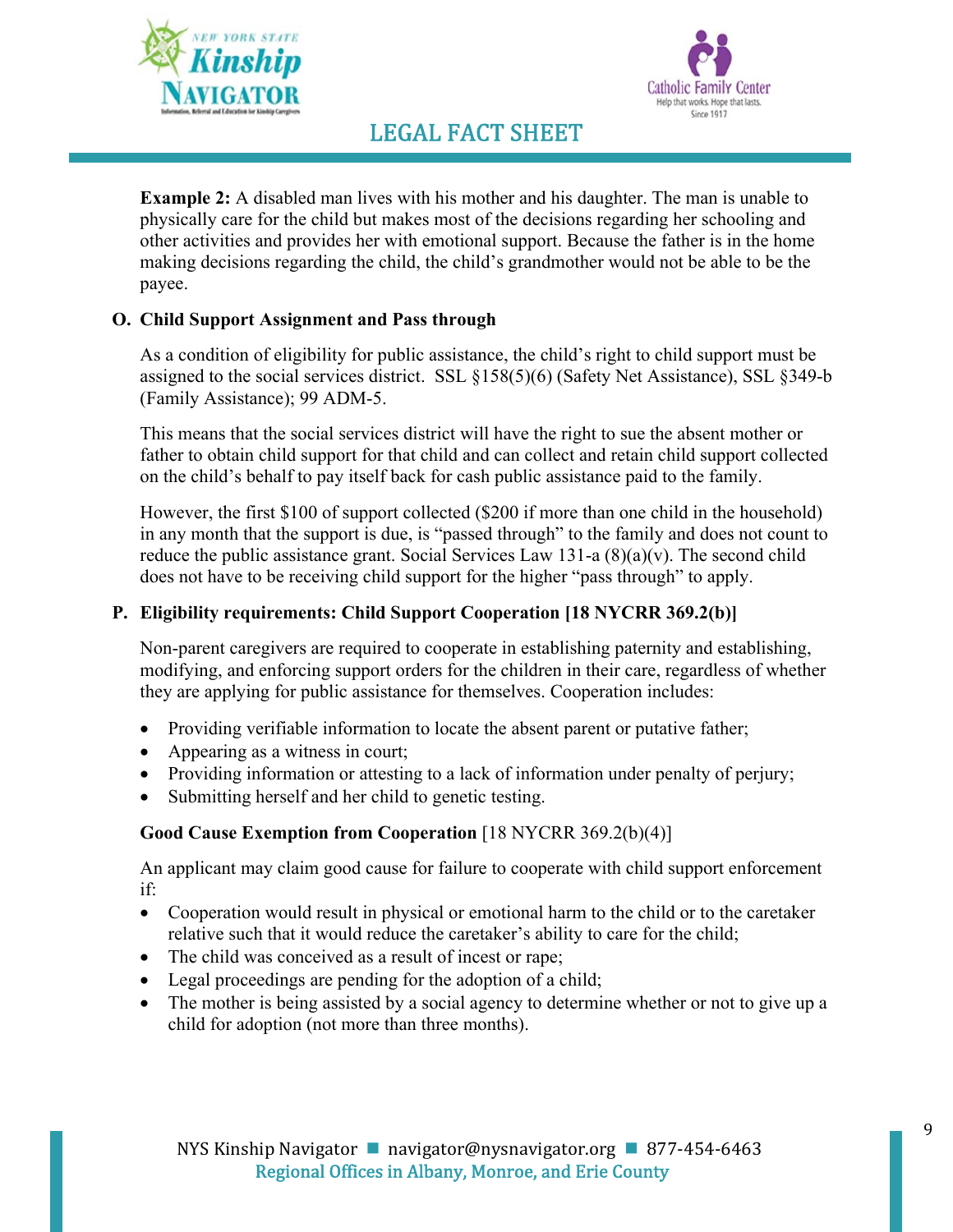



Good cause must be shown by documentary evidence such as sworn statements from others, medical record, or court documents.

The Office of Temporary and Disability Assistance has made clear that "special consideration related to emotional harm is especially important in determining good cause for failure to cooperate with child support requirements for the non-parent caregiver. 08-INF-16.

**Penalty:** The penalty for failure to cooperate with child support enforcement is NOT DENIAL, but a 25% reduction in the household's grant. SSL §131(16). 07 INF-14, Q 8. *Matter of Anonymous*, fh# 6913455R (Monroe County, 3/20/15)

**Practice Tip – Request a fair hearing:** Appellant was in receipt of a public assistance grant for herself and her two grandchildren, for whom she had court ordered custody. NYC Human Resources Administration (HRA) proposed to remove her from the public assistance grant for failing to cooperate with child support enforcement. Grandmother requested a fair hearing and at the hearing, HRA failed to present any documentation supporting its determination and so the Administrative Law Judge (ALJ) reversed the determination. M*atter of Anonymous*, fh #5855466Z (9/16/11).

To request a fair hearing see: http://otda.ny.gov/oah/FHReq.asp

### **Q. Overpayments 18 NYCRR §352.31(d):**

The general rule regarding repayment of public assistance overpayments is that they are repaid by a 10% recoupment imposed on the household's public assistance grant. However, there is a special rule for child only cases. If a child was a member of an overpaid public assistance household, but then moves in with a relative that receives a child only grant, the child's grant may not be reduced to recover that overpayment.

This rule also prohibits the agency from recovering from the grandparent when the child has been overpaid. (*Matter of Anonymous*, fh# 6757800M (Onondaga, 9/30/14) *(Grandmother did not timely report the receipt of child's Social Security Survivor's benefits and agency tried to recover overpayment from grandmother).* (*Matter of Anonymous*, fh# 6252006J (Niagara, 9/19/13) (*Appellant received child only grant for his grandson. Grandson got a job, and reported it, and the agency forgot to budget the income for three months. Agency tried to recover overpayment from grandfather.*) See 09 ADM-15 for other examples.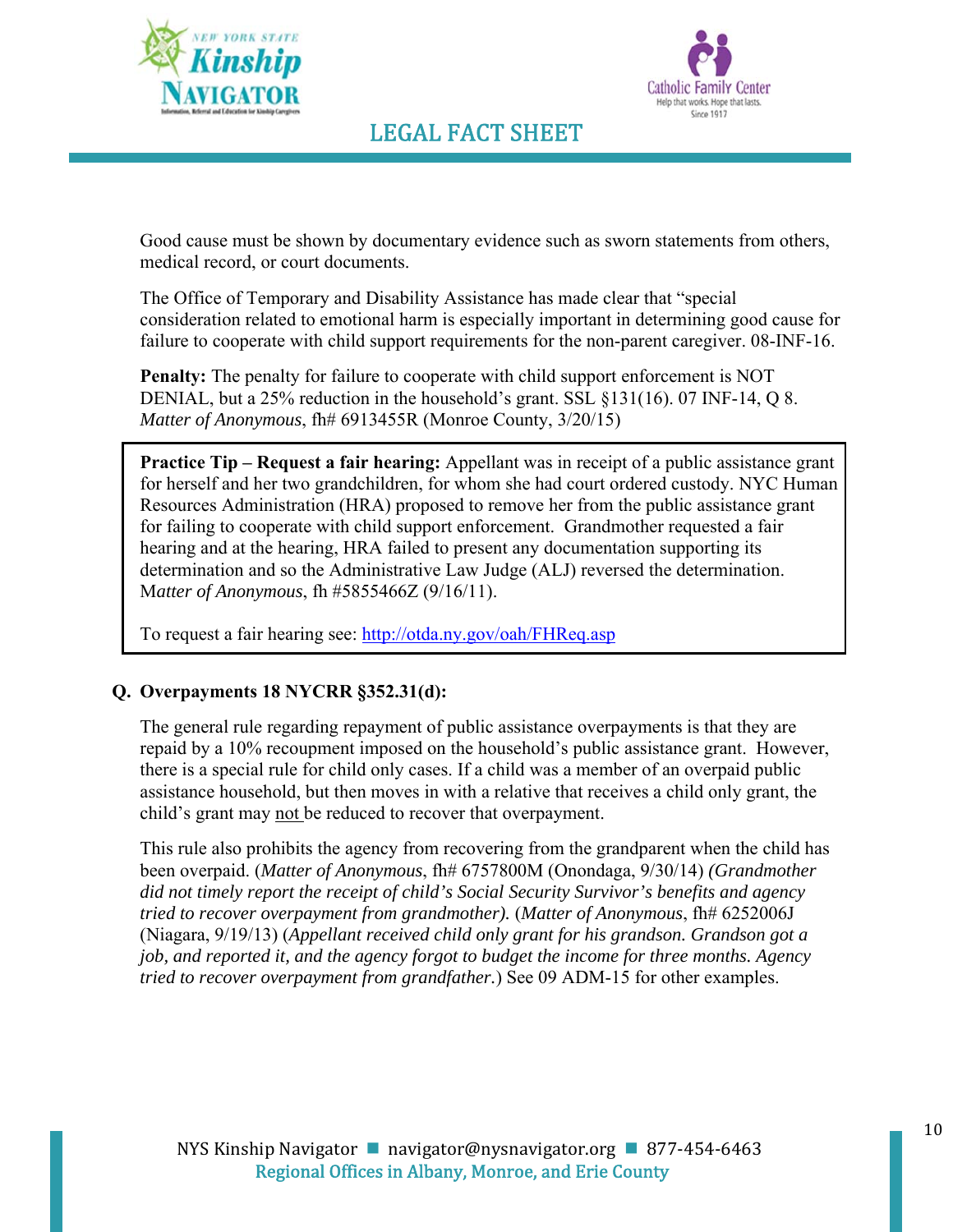



### **R. Camp fees**

When funds cannot be obtained from other sources, camp fees may be paid for children receiving cash public assistance. The total cost allowable is capped at \$400 per year or \$200 per week. 18 NYCRR 352.7(i); GIS 02 TA/DC010.

Local Social Services districts can also use discretionary money they receive as part the TANF block grant for camp fees. Districts receive this money as part of the Flexible Fund for Family Services. 07 INF-14, Q 14.

A county-by-county guide to summer camp resources can be found at: http://www.nysnavigator.org

### **II. Supplemental Nutrition Assistance Program (SNAP) Benefits** (formerly known as food stamps).

**A. Household:** SNAP budgets are based upon the concept of "household." The same number of people will usually get more SNAP benefits if they constitute more than one household. For example, four people will usually get more SNAP benefits if they apply as two households of two instead of one household of four.

Children under 18 who are "under the parental control" of someone in the household cannot be a separate household. 7 CFR 273.1 (b)(iii). Thus, elderly or disabled relative caregivers who are caregivers for children cannot be considered separate households. **Exception for Kinship Foster Care and KinGAP:** 

Where a relative caregiver receives kinship foster care benefits for his or her grandchild, the relative caregiver has the right to choose whether to include or exclude that child from the SNAP budget and the SNAP household. 7 CFR 273.1(b)(4). Although the child does not have the right to be a separate SNAP household, excluding the child and the child's income may result in greater overall benefits to the entire family. It is the caregivers choice whether to include the KinGAP subsidy and the child in the household when applying for SNAP. They may elect NOT to include the child and their income if they believe it will benefit them.

"KinGAP payments should be treated the same as foster care payments for FS purposes. This gives families the choice of including the child as a member of the household, and counting the KinGAP payment as unearned income, or excluding the child and the KinGAP payment. The decision to include or exclude a child from a household's FS case should depend on if the household would benefit financially by including or excluding the child." https://otda.ny.gov/policy/directives/2011/ADM/11-ADM-05.pdf.

**B. Expanded eligibility for relatives with child care costs**: If a non-parent caregiver pays for dependent care expenses (child care, even if it is only a copayment, or care for an elder in the household), SNAP eligibility is expanded to 200% of household income.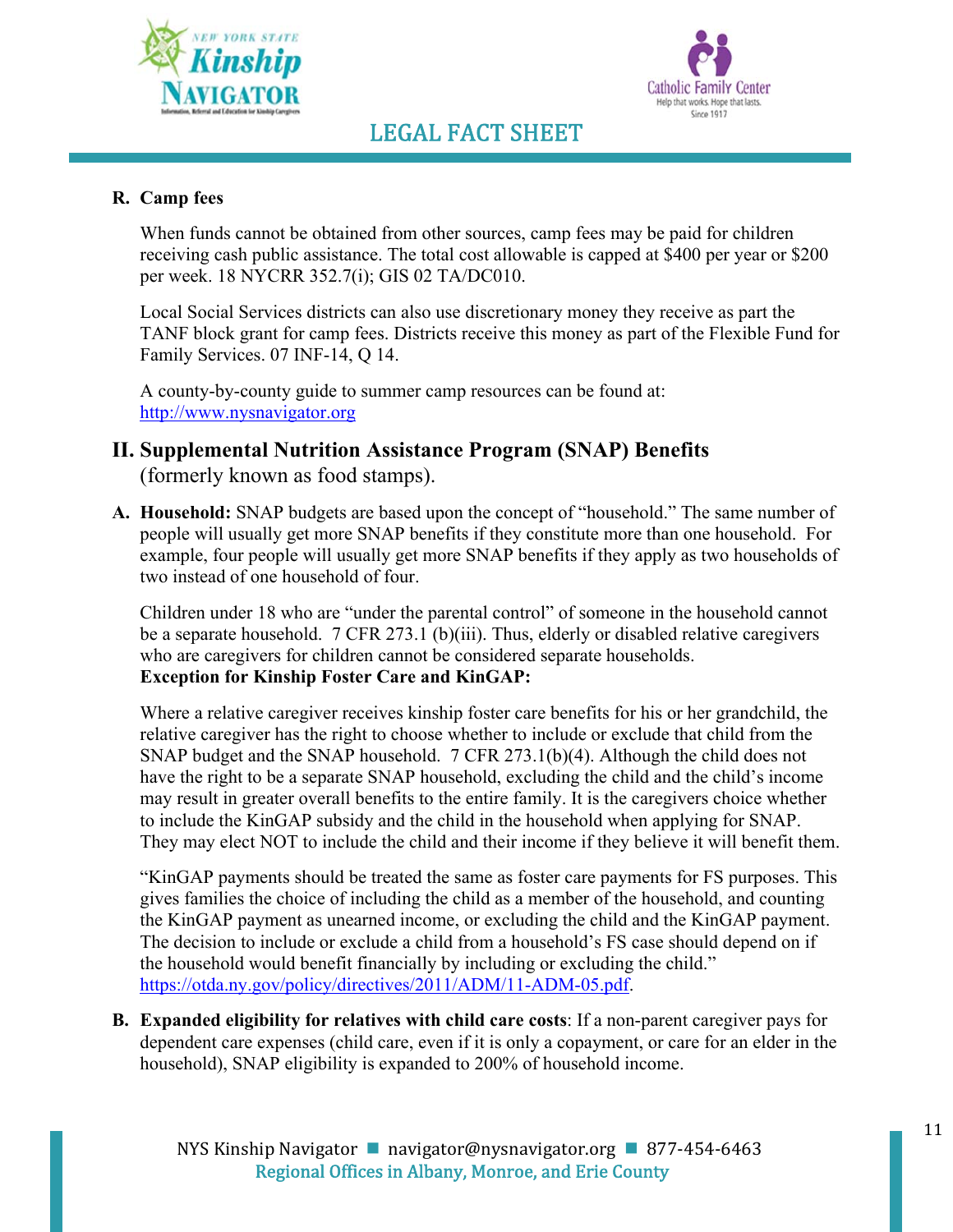



- **C. Adoption subsidy payments are excluded** from the household income only if the parent can show receipts for expenses beyond normal living expenses (shelter, utilities, clothing, and food) such as school activities or music lessons. 08 ADM-4, p.4.
- **D. Resource test:** There are no resource tests for most SNAP households.
- **E. Reporting Requirements:** Most SNAP households with children are 6 month reporters, which means that they do not have to report changes in their income to DSS unless their income goes over 130% of the poverty level sometime during the six month period. Households should be advised by their worker as to whether they are 6 month reporters, and what the 130% figure is for their household, or if they have to report any changes in income within 10 days. If all the adults in the household are elderly or disabled and there is no earned income in the household, the household is likely a 10 day or "change reporter."
- **F. Calculating a SNAP budget:** In order to determine a household's correct amount of SNAP benefits, by using the attached budget sheet: https://empirejustice.org/resources\_post/snapbudget-worksheet-new-york-state-2021/
- **G. Certification period:** SNAP households receive benefits for a period of time called "a certification period." This is usually 6-12 months unless SNAP benefits are provided on a basis, expedited (emergency) in which case certification period is shorter. SNAP Sourcebook, §15 available at: http://otda.ny.gov/programs/snap/snapsb.pdf.

**Case Example**: Appellant grandmother advised Nassau County Department of Social Services (NCDSS) that she had become the non-parent caregiver of her grandchildren upon her daughter's death. He daughter's SNAP had been certified for 5 months, set to expire 8/31/09. Although the agency was aware of the Appellant's address (she moved after her daughter's death), the Agency mailed the notice of SNAP expiration to the deceased daughter's address and issued no SNAP after August 31, 2009. **Appellant requested a fair hearing over one year later**, in October 2010.

The grandmother had applied for and briefly received a "child only" grant which was discontinued because of the children's Social Security survivor's benefits. At no time did the agency respond to Appellant's repeated requests for SNAP.

The ALJ found that the NCDSS had failed to send the recertification notice to the correct address and that the grandmother was never provided an opportunity to recertify or be added to the household. The ALJ directed that NCDSS issues lost benefits retroactive to May 21, 2009. FH#5645036Z, (2/22/11).

### **H. COVID-19 Updates**

### **Pandemic Electronic Benefit Transfer ("P-EBT") Food Benefits:**

The Families First Coronavirus Response Act of 2020 ("FFCRA") authorized the payment of P-EBT food benefits to households with children who would normally have received free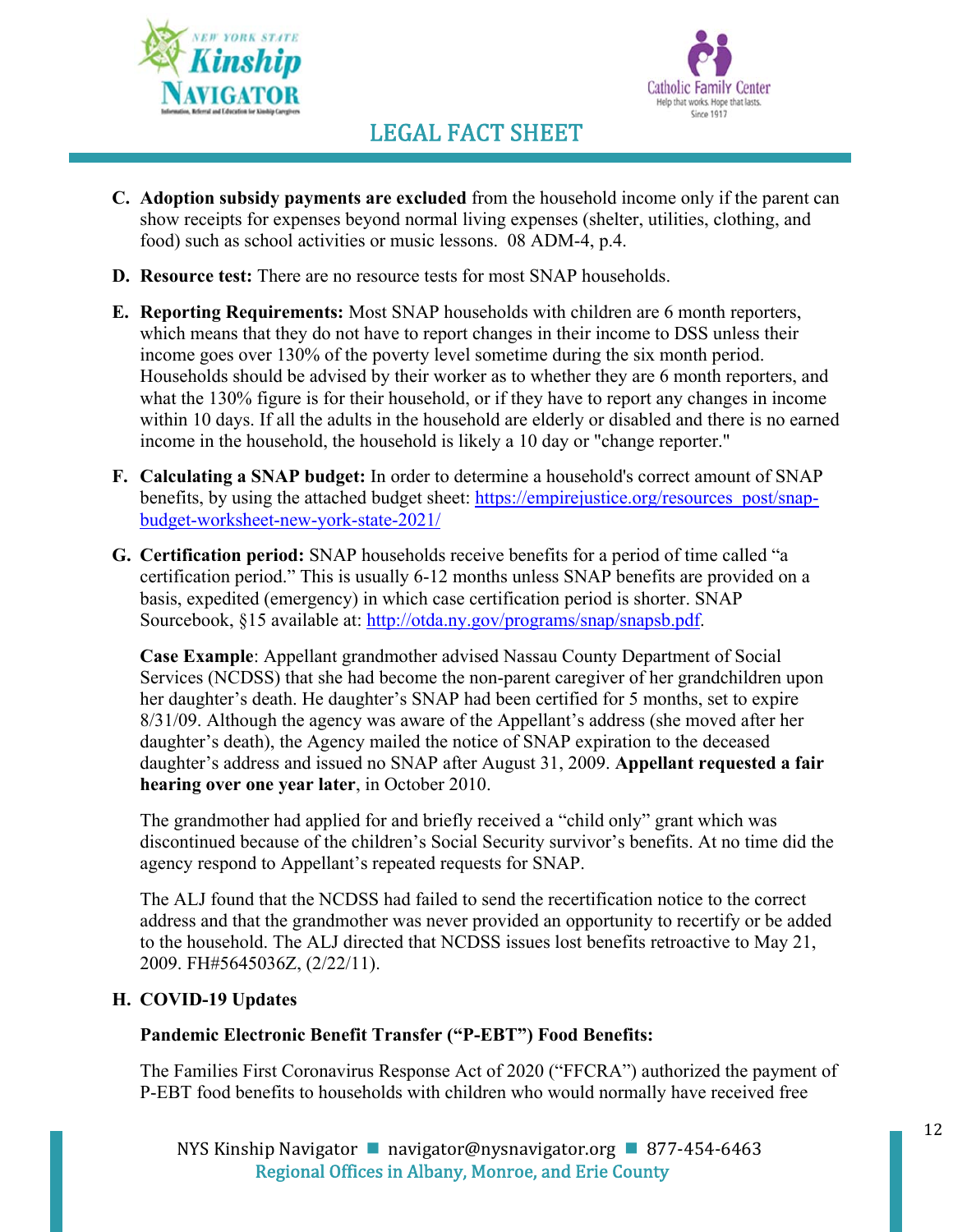



school lunches under the National School Lunch Act, if not for a school closure. The program has been extended for every month school is in session through September 30, 2021. All children who were eligible during March, April, May and June of 2020 should have already received their benefits, which should have been issued directly onto households' existing EBT cards and added to their SNAP balance. These benefits do NOT have to be repaid and should remain available on each household's NYS Medicaid CBIC or P-EBT 2020 benefit card for up to one year from the date they were issued. For more information about P-EBT, please visit: https://otda.ny.gov/SNAP-COVID-19/Frequently-Asked-Questions-Pandemic-EBT.asp

### **Six-month Boost to SNAP Maximum Benefits:**

The Consolidated Appropriations Act of 2021, signed into law on December 27, 2020, increased the maximum monthly SNAP benefit allotments by 15% from January 1 to June 30, 2021.

**I. Certification period:** SNAP households receive benefits for a period of time called "a certification period." This is usually 6-12 months unless SNAP benefits are provided on a basis, expedited (emergency) in which case certification period is shorter. SNAP Sourcebook, §15 available at: http://otda.ny.gov/programs/snap/snapsb.pdf .

### **III. Child Care**

A. When a non-parent caregiver is in receipt of Family Assistance or Safety Net Assistance:

**The child care guarantee:** Child day care is an entitlement for FA/SNA recipients. Thus, if a relative caregiver receives FA or SNA, he or she is eligible for child care if such care is necessary to work, look for work or participate in a work activity. SSL §410-w (3).

No co-payment is assessed to FA/SNA recipients. 18 NYCRR 415.3(e).

Caregivers are guaranteed transitional child care (TCC) for one year after they leave assistance, so long as their income does not exceed 200% of poverty and they leave assistance because of employment, and increase in wages, or an increase in child support (so long as they are also working. Social Services Law §410-w (3). Copayments for TCC are calculated by applying a percentage chosen by the social services district against the amount of the household income that exceeds poverty.

**B.** When relative caregiver is **not** in receipt of Family Assistance

The child's receipt of FA does not create a guarantee. FH # 7334733 (Monroe Co. 9/13/16); *Matter of A.C.* fh# 1774772R, (3/31/92).

The income of the non-parent caregiver is NOT counted in determining eligibility. This is because the regulation defining family excludes the income of adults who are not legally responsible for children in their care. 18 NYCRR 404.8(a)(1).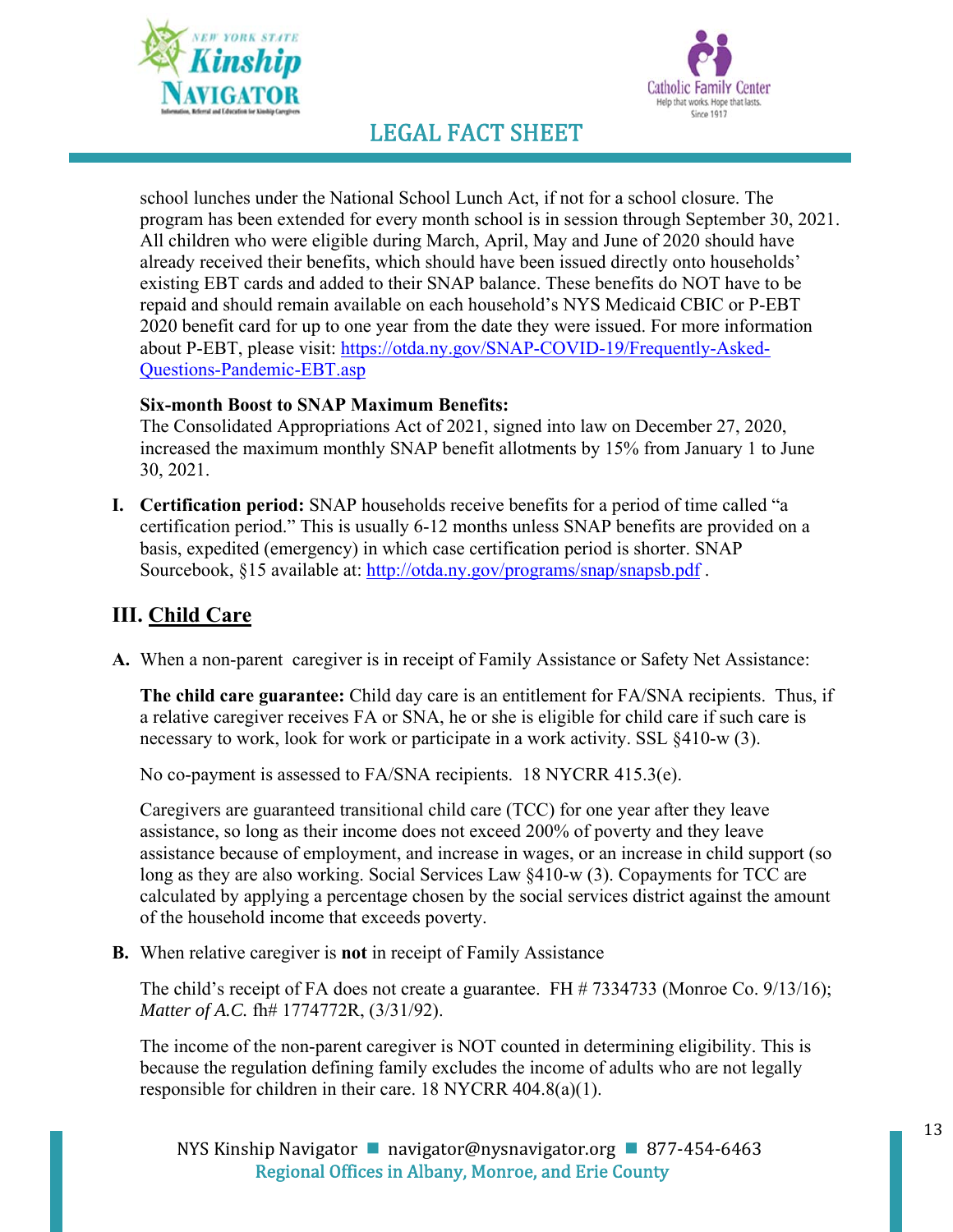



The income of the child cannot exceed 200% of the state income standard (the poverty level adjusted as of June 1 each year). The 2020-21 s state income standard is at 20-OCFS-INF-07 on the OCFS website at: https://ocfs.ny.gov/main/policies/external/ocfs\_2020/INF/20- OCFS-INF-07.pdf.

The relative caregiver is assessed a co-payment based on a complicated formula which varies by county. In Ulster County the formula is as follows: a multiplier of 20% is applied to the child's income after subtracting out the state income standard.<sup>5</sup> In Dutchess County the formula is as follows: a multiplier of 30% is applied to the child's income after subtracting out the state income standard. In Orange County, the copayment multiplier is 35%, which means that a family in Orange has a parent fee that is significantly higher than the parent fee in Ulster and Dutchess, even when the income and family sizes are the same.

The relative caregiver may choose the provider and the county is responsible for payment to the provider at the amount charged by the provider up to a maximum of the "market rate." 18 NYCRR 415.9. The market rate varies by geographic areas of the state, the type of childcare (i.e., center based, family based and the age of the child). See also, 06 OCFS INF 06, available at: http://ocfs.ny.gov/main/policies/external).

The non-parent caregiver may apply for child care benefits even if the child's parent resides in the household. *Matter of B.D.,* fh #2800866J (1/2/98).

A non-parent caregiver who works may not be denied child care because disabled spouse resides in the home. *Matter of L.W,* fh # 3487988Q (5/8/01) unless the social services district has amended its plan so that it does not provide child care in this situation.

The immigration status of the non-parent caregiver will not affect the eligibility of the child for child care, so long as the child is here lawfully. 18 NYCRR 403.7(d).

The non-parent caregiver may be able to claim the credit for child and dependent care expenses on his or her tax return if he or she has claimed the child as a dependent. See IRS publication 503 at: http://www.irs.gov/pub/irs-pdf/p503.pdf

**C. Preventive Day Care:** Preventative Day Care is mandated for children at risk of placement in foster care. 18 NYCRR 430.9(d)(3). FH # 6886924H (3/19/15); Relative caregivers who have medical conditions that make it difficult to care for young grandchildren may be eligible for preventive day care services. 18 NYCRR 415.2(b). *Matter of H. W*. fh # 1996552P (9/28/93).

<sup>5</sup> The State Income Standard is the same as the federal poverty level, but it is not updated until June 1 of every year.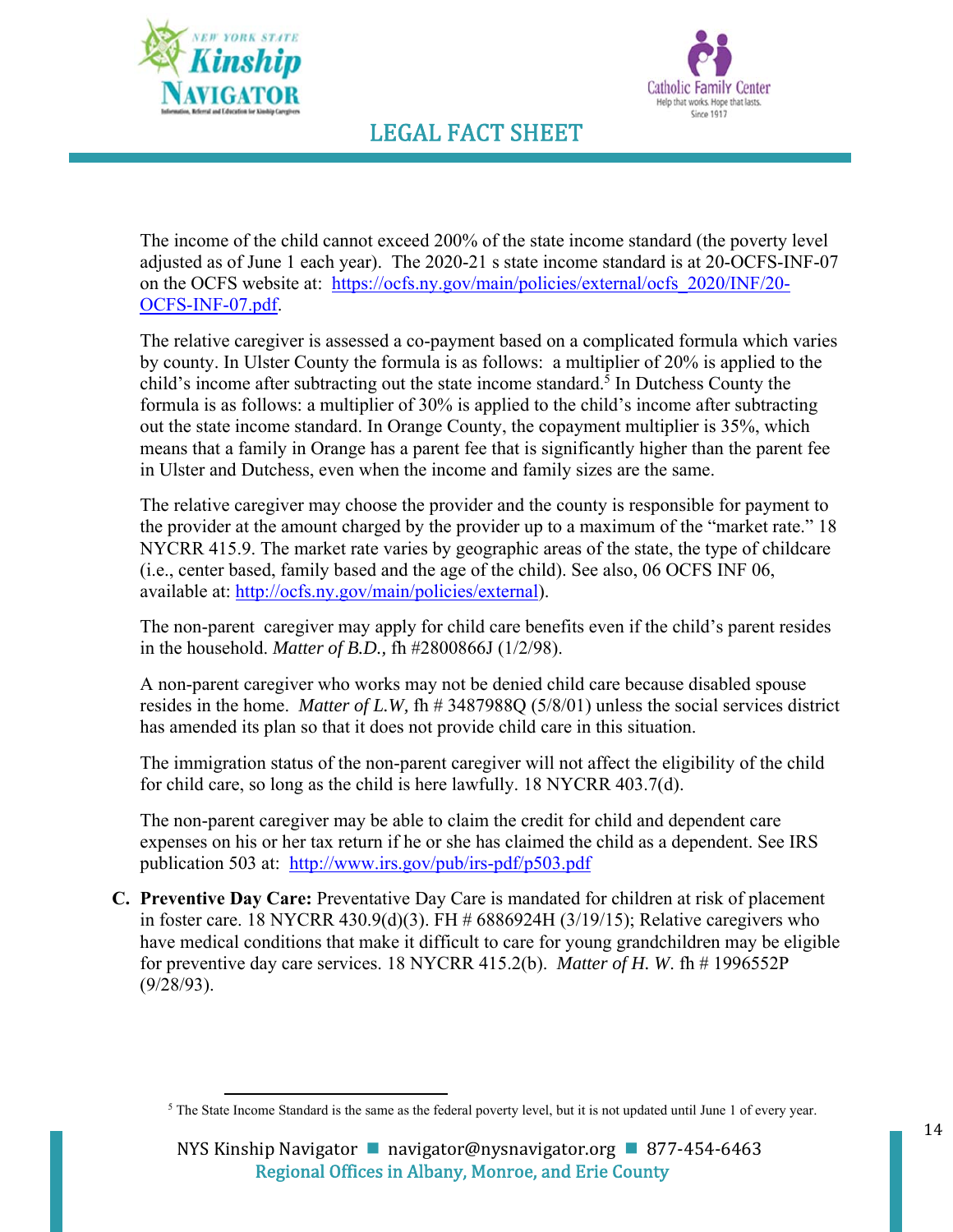



### **IV. Homemaker Services**

Non-parent caregivers with health problems may be eligible for homemaker services to assist with caring for children. 18 NYCRR 460.1; 460.2; *Matter of V. N.* fh # 1801868J (6/11/92).

**Practice Tip:** The caregiver must show specific need for homemaker. Appellant had a chronic condition that made it difficult to get up in the morning and was receiving homemaker services to get her children (ages 5 and 11) off to school. She was able to successfully challenge the social service's discontinuance of her homemaker services, by producing supporting evidence from her therapist. Although the Agency claimed that the services provided were temporary, the Agency produced no evidence that the Appellant or her therapist were so advised, and the record failed to show what services had been offered to the Appellant. *Matter of Anonymous*, FH # 5698751K (7/26/11) (Appellant was not a relative caregiver).

### **V. Special Rent Subsidies**

**A. Children Leaving Foster Care**: Relative caregivers seeking to obtain the return of children from foster care but who lack adequate housing may be eligible for a rent subsidy of up to \$300 per month for three years or a repair subsidy of up to \$1800. SSL  $§$ 409-a (5)(c); 18 NYCRR 423.2(b)(16).

This subsidy may be used to make repairs even if there is not a risk of "imminent harm," and the agency may reimburse for expense incurred. *Matter of L. J*. fh# 1913407Z (4/9/93).

This subsidy can be used for security deposits, rent or mortgage arrears, and exterminator fees, finder's/broker's fees, household moving expenses, and essential repair of conditions creating substantial health or safety risks. 18 NYCRR 423.4 (b) (2).

This assistance is limited to the lesser of:

- $\bullet$  \$300 per month, or the higher of;
- 10% of the family's gross monthly income, or;
- 30% of the family's monthly gross income after deducting \$40 per child and child care expenses.

Additionally, a separate regional cap applies to the cost of the rental unit based on the number of bedrooms. 18 NYCRR 423.2(c).

### **B. Rent Subsidy for Children In Danger of Entering Foster Care**

Relative caregivers who lack adequate housing may be eligible for a grant similar to the one described above to improve their housing situation. SSL §409-a (7); 95 LCM-110.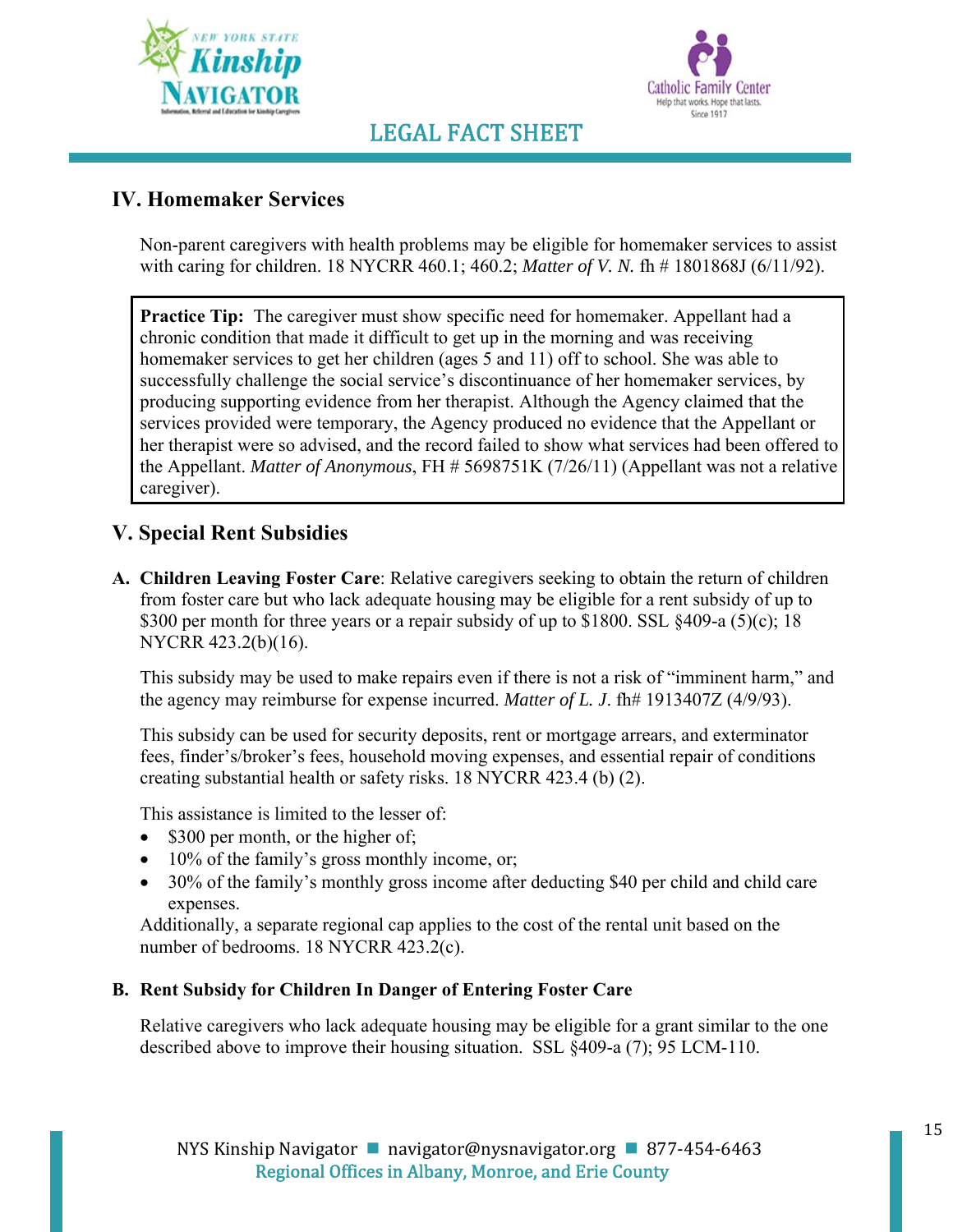



### **VI. What dependent benefits are available from the Social Security Administration for children who are being raised by their grandparents?**

### **A. Social Security Dependency and Survivors Benefits**

- 1. The Social Security Act provides benefits to wage-earner individuals who are retired or disabled, as well as auxiliary dependency or survivor benefits to related individuals, usually the wage-earner's spouse or child. 42 U.S.C. §§402 *et seq.*
- 2. Dependency or survivor benefits are available to every "child" (who meets certain conditions) of an individual entitled to old age or disability benefits, or of an individual who dies as a fully or currently insured individual. 42 U.S.C. §402 (d)(1).
- 3. Dependency or survivor benefits are available to children up to the age of 18, or up to the age of 19 if they are still in elementary or secondary school. 42 U.S.C. §§402  $(d)(6)$ ,  $(7)$ ; 20 C.F.R.  $§$ 404.352 $(b)(1)$ . In addition, benefits are available to adult children who are under a disability that began before age 22. 42 U.S.C.  $$402(d)(1)(B).$

### **B. Grandchild Eligibility for Social Security Benefits from Parent or Grandparent**

- 1. Grandchildren residing with their grandparent(s) may be eligible for Social Security dependency or survivor benefits from their eligible parent or grandparent.
	- a. If the child's natural or adoptive parent(s) is deceased or receiving Social Security Disability benefits, the child may be eligible for benefits on the parent wage-earner's account. 42 U.S.C. § 402(d); 20 C.F.R. §404.350.
	- b. If the natural or adoptive parent(s) is deceased or disabled, but not fully insured or eligible for a Social Security benefit, the child may be eligible for Social Security benefits on the grandparent's Social Security account. 42 U.S.C. §416(e)(3).
	- c. In order to be eligible for benefits from a grandparent's account, **either** the natural or adoptive parent(s) must be deceased or disabled at the time the grandparent became entitled to Social Security benefits **and** the grandparent provides at least one-half support before becoming eligible for benefits, **OR** the grandparent or surviving spouse legally adopts the child. (See discussion below).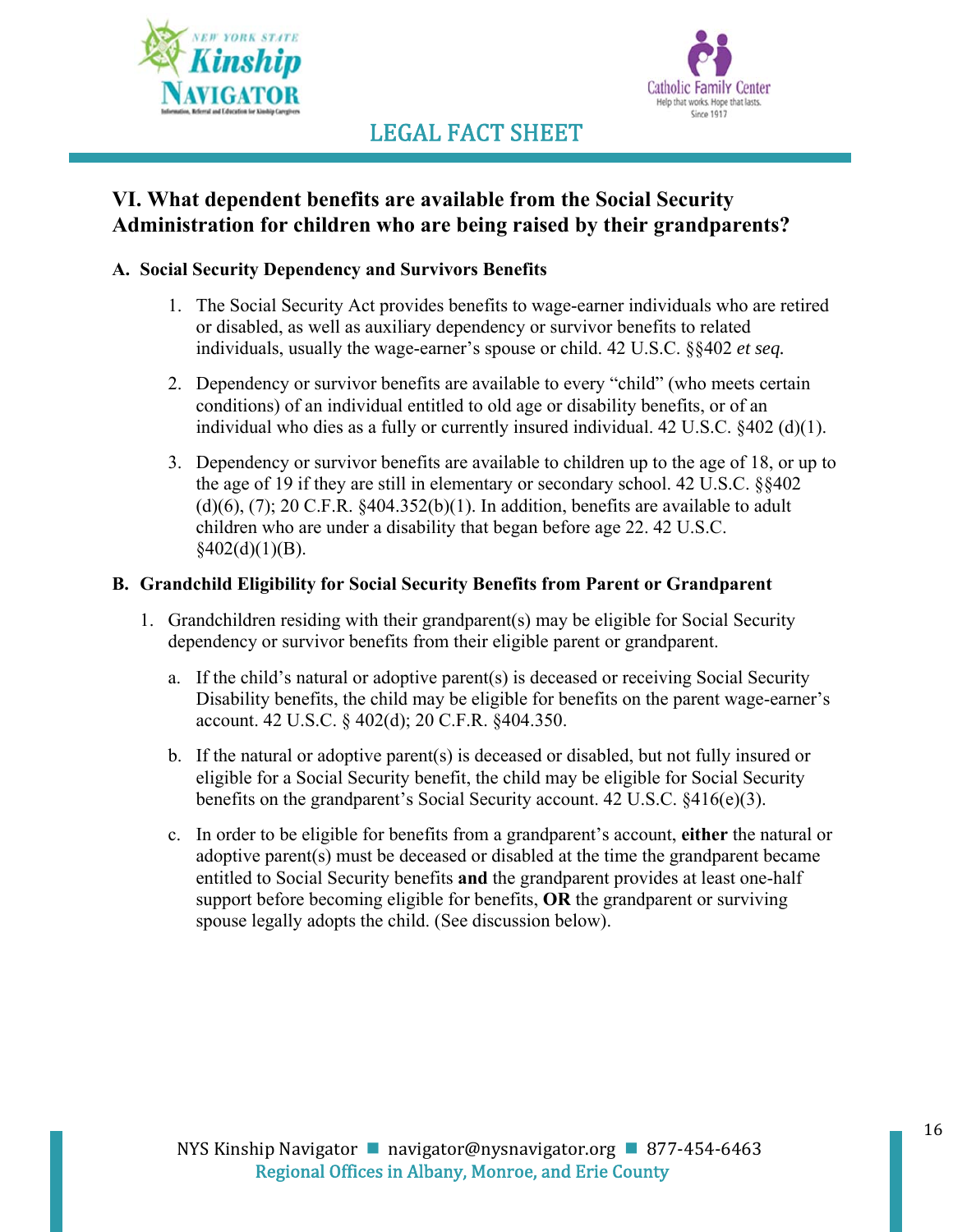



### **C. Grandchild Eligibility for Benefits from Grandparent**

In order to be considered the child of a grandparent, the child must meet the following conditions:

- a. the natural or adoptive parent(s) must either be deceased or disabled at the time:
	- (ii) the grandparent became entitled to old-age insurance benefits, disability insurance benefits or died, or
	- (iii) if the grandparent had a period of disability that continued until they became entitled to old-age or disability benefits, or died, at the time such period of disability began;

OR

b. The grandparent or surviving spouse of a deceased grandparent legally adopts the grandchild. 42 U.S.C. §416(e)(3); 20 C.F.R. §404.358(b).

### **D. Once an individual is considered the "child" of a grandparent, they must still meet certain conditions to be entitled to benefits:**

- 1. They must file an application for child's insurance benefits  $[42 \text{ U.S.C.}\$  $[402(d)(1)(A)]$ ; and at the time of the application, they must be unmarried and under the age of 18, under the age of 19 if they are still in school, or if an adult, under a disability that began before age 22. 42 U.S.C. §402(d)(1)(B).
- 2. Further, the child must also have been dependent upon the grandparent in accordance with the times set out in 42 U.S.C. §402(d)(1)(C); 20 C.F.R. §§404.362, 364.
- 3. In the case of children living with grandparents, dependency will be established at the time specified in 42 U.S.C. $\S 402(d)(1)(C)$  only when:
	- (i) the child was living with the grandparent in the United States and receiving at least one-half of their support from the grandparent:
		- a. for the year immediately before the month in which the grandparent became entitled to benefits or died; or if such individual had a period of disability which continued until he had become entitled to benefits, or died, for the year immediately before the month in which the period of disability began,

AND

(ii) the period during which the child was living with their grandparent began before the child attained age 18. 42 U.S.C.  $\frac{$402(d)(9)(A)}{A}$ .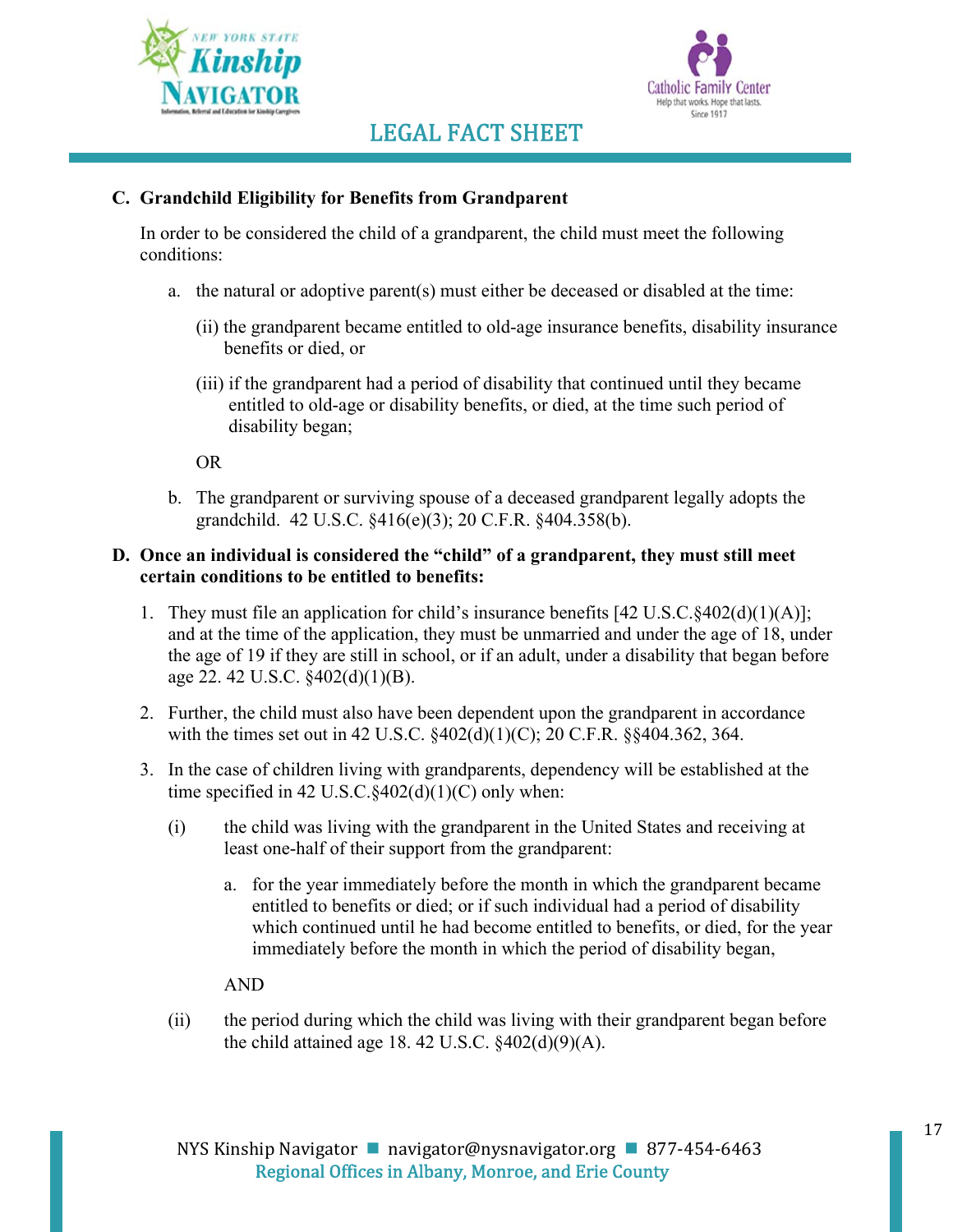



4. In the case of a child who was born in the one-year period during which such child must have been living with and receiving at least one-half of his support from the grandparent, the child shall be deemed to meet the requirements if the child has lived with the grandparent in the United States and received at least one- half of his support from the grandparent for substantially all of the period beginning on the date of the child's birth. 42 U.S.C. § 402(d)(9)(B).

### **IV. Special Issues that may Arise When Children Receive Supplemental Security Income (SSI)**

**In Kind Support and Maintenance:** When a relative takes in a disabled child who receives Supplemental Security Income into her care, the Social Security Administration (SSA) should be notified right away. It is possible that the SSA will reduce the amount of SSI received by the child.

The rules for SSI do not require that the caretaker relative's income be deemed available to the child unless the caretaker has adopted the child.

However, the Social Security Administration will assume that the relative is providing In Kind Support and Maintenance (ISM) to the child and reduce the SSI by 1/3, unless the relative clearly demonstrates that she is not contributing 1/3 of the household expenses towards the child's care. Household expenses considered only include food and shelter costs.

The rules regarding In-Kind Support and Maintenance are in Program Operation Materials called POMS. See POMS SI 00835.001, available at https://secure.ssa.gov/poms.nsf/lnx/0500835001.

The Social Security Administration will not calculate ISM if the caretaker is on public assistance or SSI.

**Representative Payee:** Relative does not have to have custody to be the representative payee. If child has another representative payee, the caretaker will have to petition for a change. The SSA has an order of preference for approving a representative payee. These criteria are at 20 C.F.R.§ 416.621.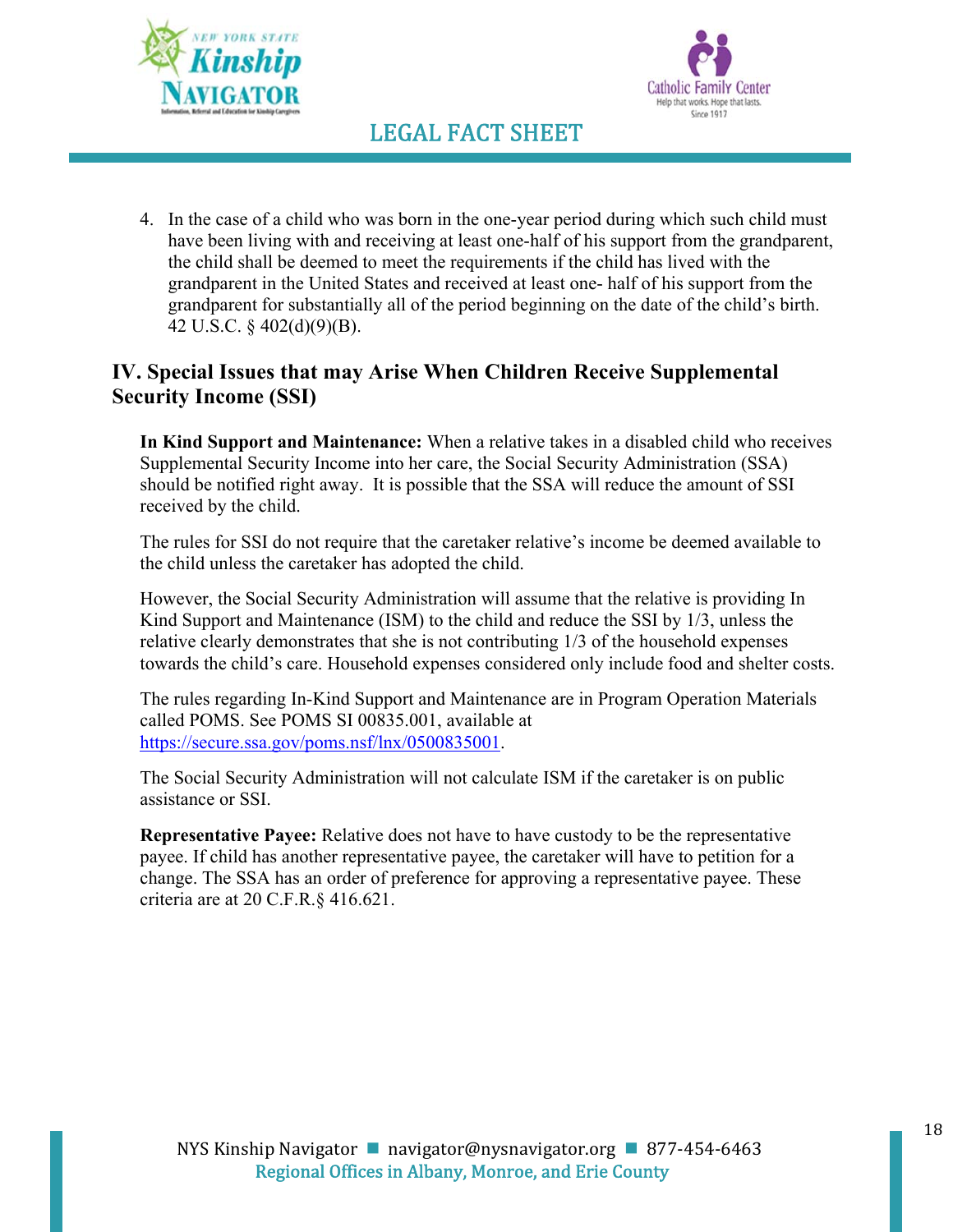



### **VIII. Medicaid and Child Health Plus**

### **A. Obtaining Medicaid and Child Health Plus**

### **1. Categorical Eligibility**

Individuals in the following categories are automatically eligible for Medicaid provided they are citizens or have satisfactory immigration status. They receive Medicaid through the County Department of Social Services by virtue of their eligibility for these other programs:

- Kinship Guardianship Assistance Program (KinGAP) recipients. GIS 11 MA/006, *available at* 
	- https://www.health.ny.gov/health\_care/medicaid/publications/docs/gis/11ma006.pdf.
- Children in foster care. 05 MA/041, *available at* https://ocfs.ny.gov/main/sppd/healthservices/docs/CategoricalMedicaidElig.pdf
- "Child Only" grant recipients and other temporary assistance recipients.
- Supplemental Security Income (SSI) recipients. 42 CFR 435.120; N.Y. Soc. Serv. L. §  $366(1)(c)(1)$ .
- SSI state supplement program (SSP) recipients. N.Y. Soc. Serv. L.  $\S 366(1)(c)(1)$ .; TDA 14 ADM-07, *available at* http://otda.ny.gov/policy/directives/2014/ADM/14-ADM-07.pdf.

### **Applying for Medicaid and Child Health Plus**

Medicaid is also available to children who are not receiving any of the above benefits.

Those who apply for Medicaid or wish to apply for Child Health Plus generally should file their application with the New York State of Health, New York's health insurance marketplace (https://nystateofhealth.ny.gov/). It is advisable to use a navigator or other enrollment assistor who can track and follow up on the application. Community Service Society runs a statewide Navigator network:

http://www.cssny.org/programs/entry/community-service-society-navigator-network. Other Navigators and enrollment assistors can be found by searching: https://nystateofhealth.ny.gov/agent/hx\_brokerSearch.

If a child applying for Medicaid needs to access Medicaid waiver services, such as the Office for People with Developmental Disabilities (OPWDD) waiver, the application should be made to the county department of social services or, in New York City, the Human Resources Administration.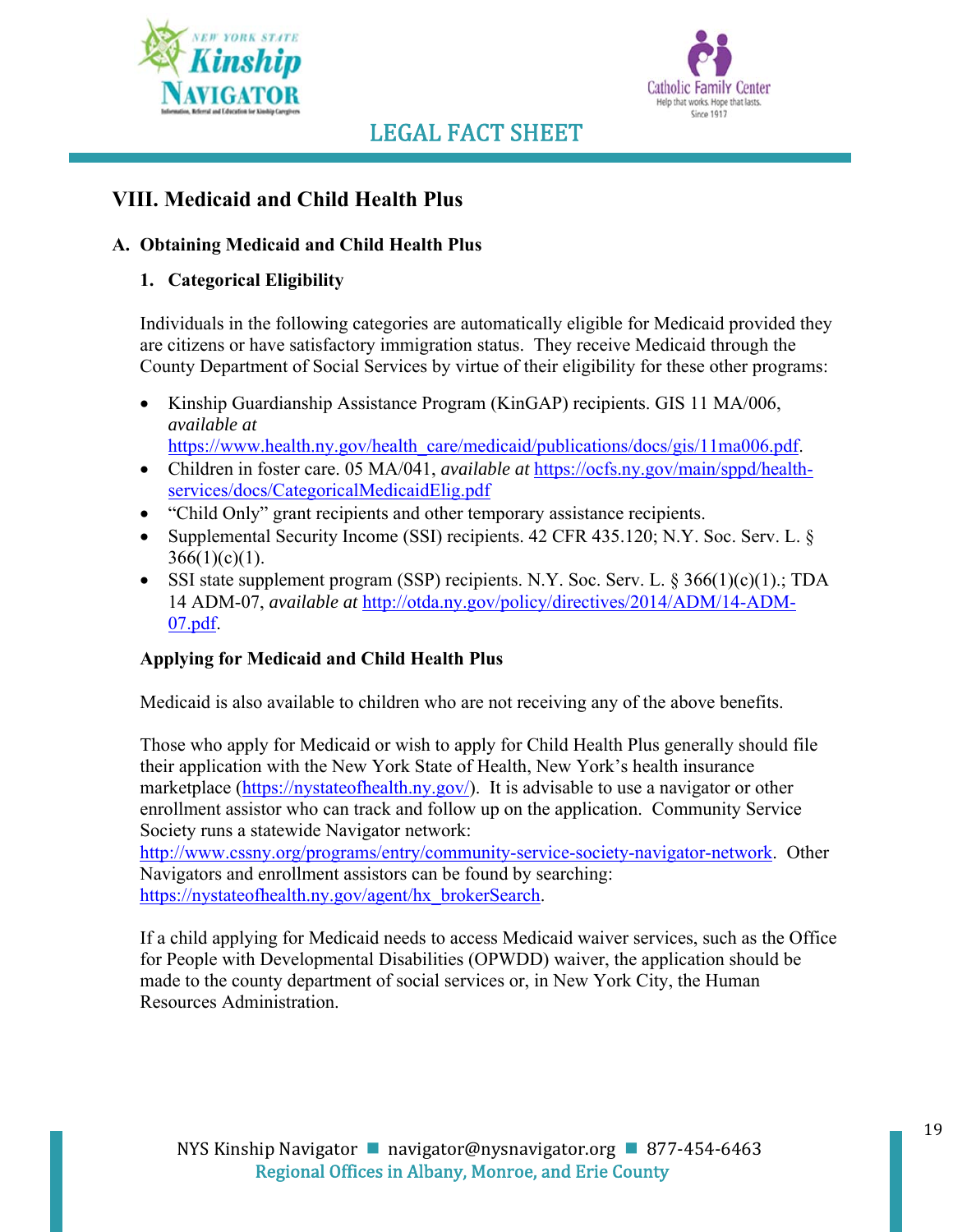



### **B. Eligibility**

Where the non-parent caretaker is not applying for Medicaid for herself, her income cannot be counted in determining the child's eligibility for Medicaid benefits. *Matter of Anonymous,* fh # 7039625R (NYC, 6/30/15) at 12; *Matter of Anonymous,* fh # 6404742K (NYC, 11/22/13) at 8-9. To apply for Medicaid for a child, a non-parent caretaker does not need to disclose their own income (unless applying for Medicaid for the child and themself).

Most people under age 65 who are not on Medicare are eligible for Medicaid using the Modified Adjusted Gross Income (MAGI) budgeting methodology. This includes most children. There are other Medicaid budgeting methodologies that may be used, but generally speaking these are not as favorable.

Caretaker relatives on Medicare or who are over 65 can also be eligible for Medicaid using MAGI budgeting. A "caretaker relative" under MAGI budgeting is a relative of a dependent child by blood, adoption or marriage with whom the child is living, who assumes primary responsibility for the child's care and who is the child's father, mother, grandfather, grandmother, brother, sister, stepfather, stepmother, stepbrother, stepsister, uncle, aunt, first cousin, nephew, or niece; or the spouse of such parent or relative even after the marriage is terminated by death or divorce. To be considered a caretaker relative, the relative must be caring for a child under 18, or 18 years old and a full-time student in secondary school or equivalent vocational training. 42 C.F.R. § 435.4; 13 OHIP/ADM-03, p. 4 & 13, *available at* https://www.health.ny.gov/health\_care/medicaid/publications/docs/adm/13adm03.pdf.

Child Health Plus always uses MAGI budgeting.

To determine eligibility for Medicaid and CHP using MAGI budgeting:

- 1. Determine who is in the **Household**.
- 2. Determine the **MAGI Income** for the Household members
- 3. **Compare** the MAGI Income for the Household to the appropriate federal poverty limit for Medicaid and CHP

Definitions used in MAGI household and income counting:

- Child is a "natural or biological, adopted or step child." 42 CFR 435.603(b).
- Sibling is a "natural or biological, adopted, half, or step sibling." 42 CFR 435.603(b).
- Parents is a "natural or biological, adopted or step parent." 42 CFR 435.603(b).

### **1. Step 1: Determine MAGI Household Size**

Who counts in the household depends on whether the applicant is a:

- a) Filing taxpayer, not claimed as a dependent by another, or
- b) Tax dependent, or
- c) Non-filer and non-dependent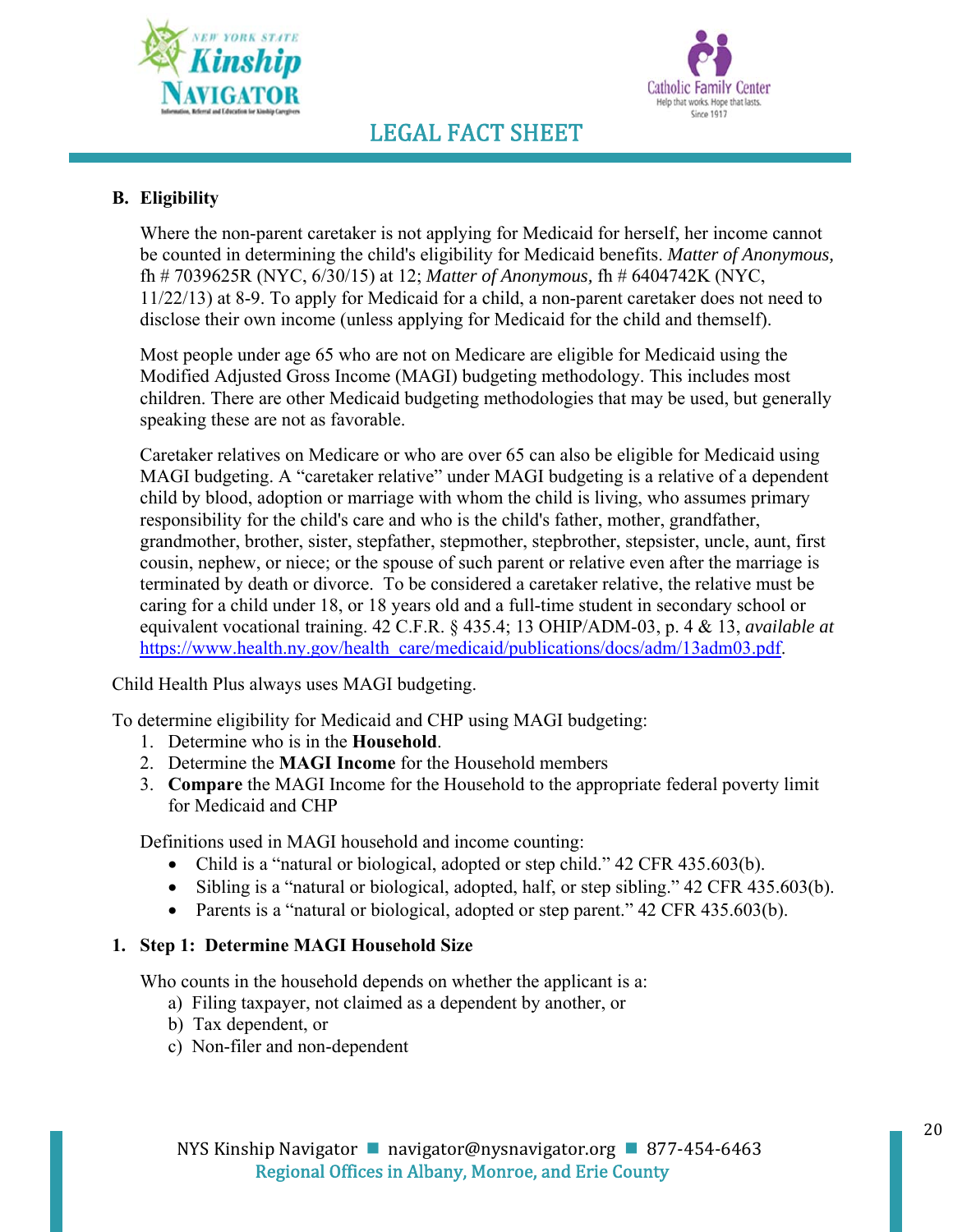



Note: Non-parent caregivers with whom a child lives are not included in the child's household if the child applies on the Marketplace.

### **a. Filing taxpayer, not claimed as a dependent by another:**

Household =  $Taxpayer + Spouse$  (even if filing separately) +  $Tax$  Dependents (qualifying children, qualifying relatives)

### **b. Tax Dependent**

Household  $=$  same as the Taxpayer's

BUT there are three exceptions:

- Dependent who is not taxpayer's child or spouse.
- Child living with both parents, who do not expect to file taxes jointly.
- Child living with a custodial parent, but claimed as dependent by a non-custodial parent.

Anyone who fits an exception will have their household determined using the "Nonfiler and Non-dependent" rules below.

#### **c. Non-filer and Non-dependent**

The Non-filer and Non-dependent rules are used when the household doesn't file taxes OR when one of the exceptions to the tax dependent rules above is met.

For purposes of the non-filer / non-dependent rules  $\rightarrow$  Children and Siblings are those under 19 , or a full-time student aged 19 or 20. 42 C.F.R. § 435.603 (f)(3)

 $\Delta$ dult's Household = Individual + Spouse and Children with whom they live

Child's Household = Child + Parents and Siblings with whom they live

### Application of tax dependency rules in Medicaid and CHIP

Medicaid and CHIP agencies are not obligated to determine whether an individual may be claimed as a tax dependent. Agencies may accept self-attestation of tax dependent status. The agency may request additional information if attested information appears inconsistent with tax filing rules. For example, if a tax filer expects to claim another individual with more income than the tax filer, the state may inquire further.

Similarly, Medicaid and CHIP agencies do not determine whether an individual may claim another individual as a tax dependent. In instances when tax dependency cannot be reasonably established, the inclusion of such individual in the household is determined in accordance with the non-filer rules (42 CFR 435.603(f)(5)).

21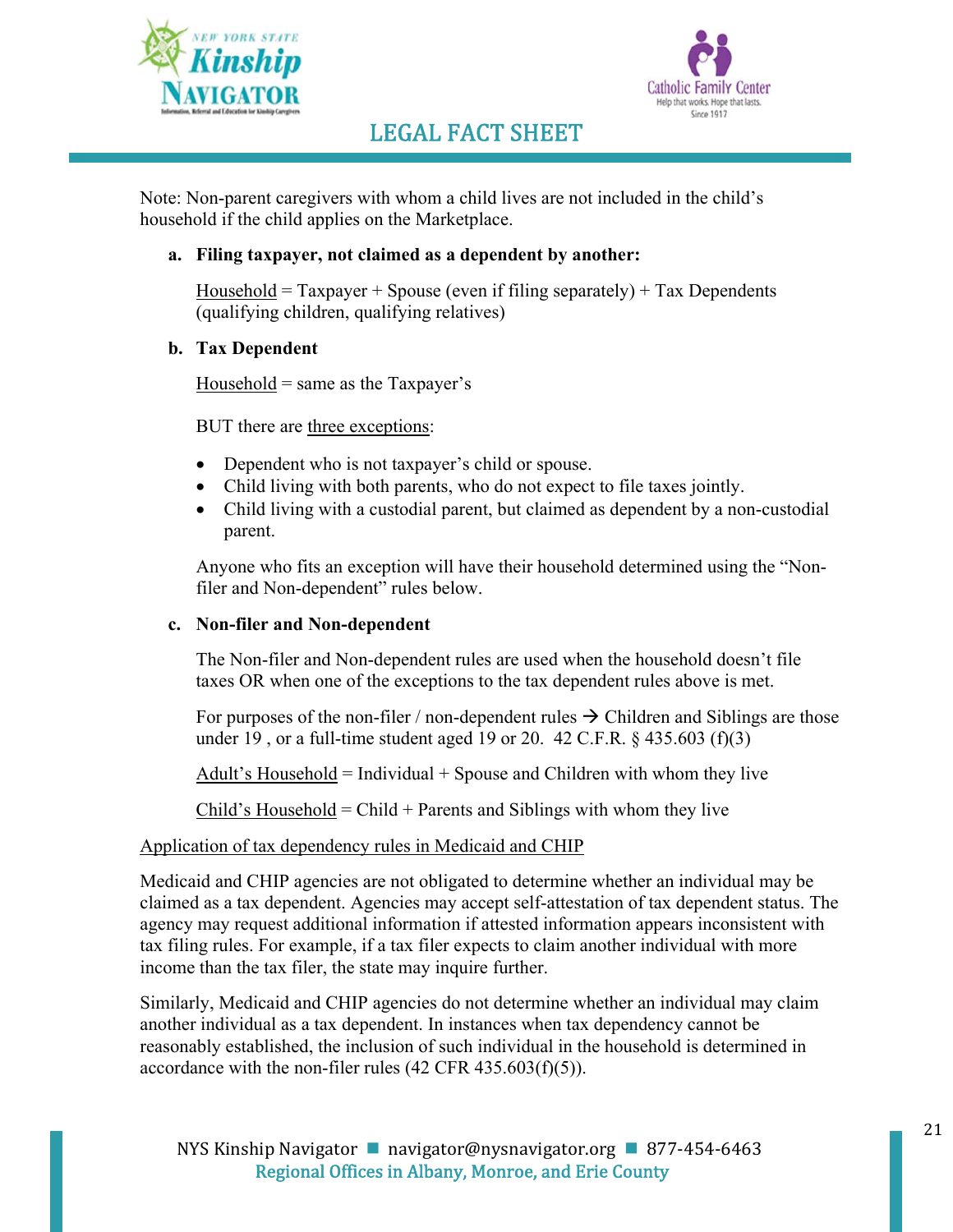

 $\setminus$ 



### LEGAL FACT SHEET

### **Case Example: Child does not live with a parent but the child IS claimed as a dependent by a non-custodial parent.**

Lucy age 9 lives with her Aunt and Uncle. Lucy's Mother does not live with her. Lucy's mother is not married. Lucy's mother claims Lucy as her only dependent on her taxes. Aunt and Uncle file taxes jointly and claim no dependents.

Lucy should have a household of two – the same household as her mother who is claiming her as a dependent on her taxes. *Note, however that the Marketplace might apply the nonfiler / non-dependent rules here, in which case Lucy would have a household of one.*

Aunt and Uncle each have a household of two that includes each other. Reasonably established, the inclusion of such individual in the household is determined in accordance with the non-filer rules  $(42 \text{ CFR } 435.603(f)(5))$ .

### **2. Step 2: Determine the Countable MAGI Income for each member of the MAGI Household**

MAGI budgeting is based on income that would count towards the adjusted gross income on a tax return *plus* tax exempt interest, foreign income that is not taxable, and the non-taxable portion of Social Security benefits. 26 U.S.C. § 36B(d)(2).

Income, other than the above, that is not taxable, is NOT included in the MAGI Medicaid budget:

- Child support received is not taxable and therefore not counted as income when determining a MAGI budget. 26 U.S.C § 71(c).
- Oualified foster care payments received.  $26$  U.S.C.  $§$  131.
- KinGAP subsidies are treated the same as foster care and adoption subsidies in every case.
- See list at 13 OHIP/ADM, Att. IV, as revised in GIS 19 MA/11 *available at*  https://www.health.ny.gov/health\_care/medicaid/publications/docs/gis/19ma11\_attachme nt.pdf

Some other income is also excluded from the MAGI budget: lump sum payments, except in the month received, scholarship income used for education expenses, and certain Native American income. 42 CFR § 435.603(f); 13 OHIP/ADM-03.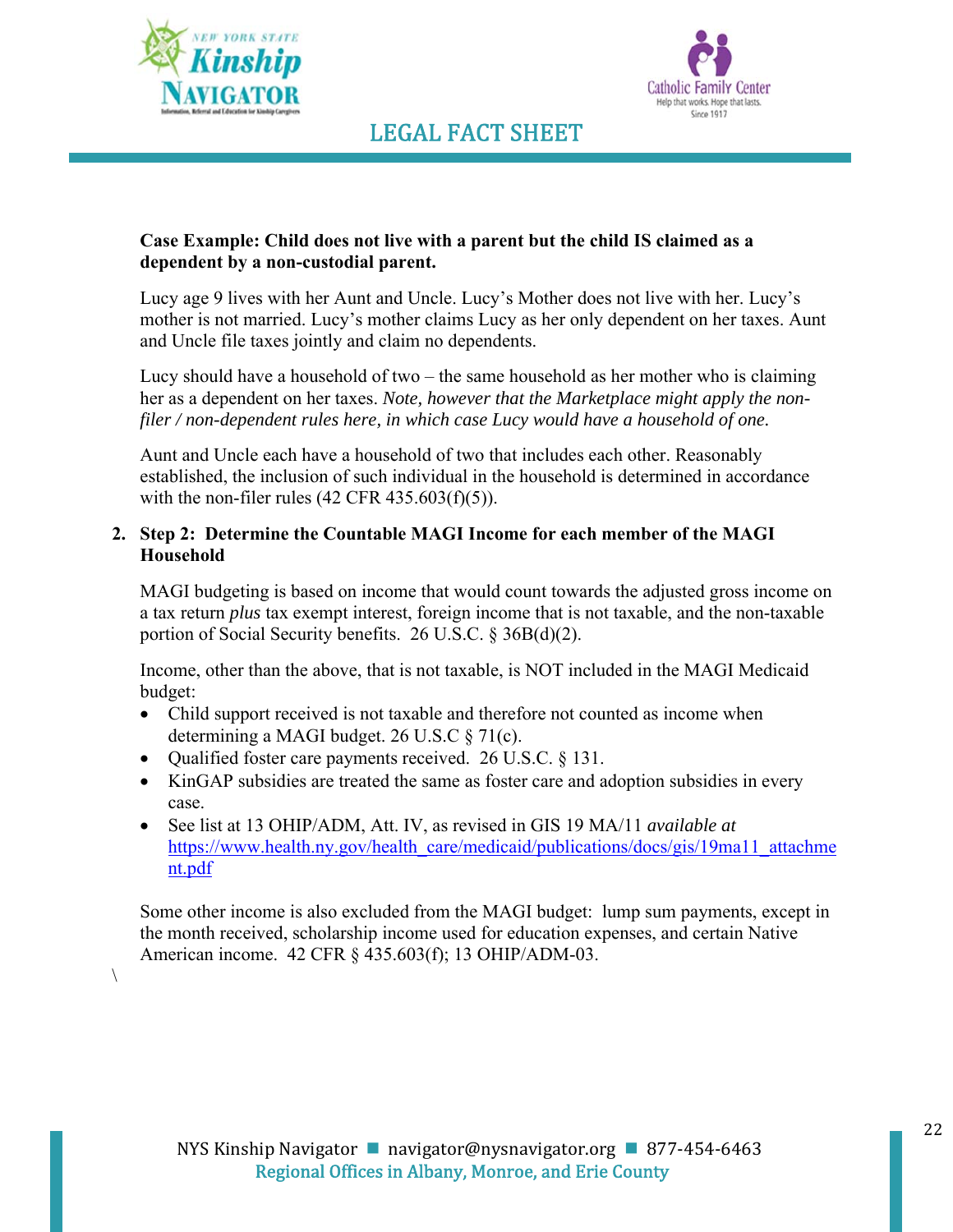



The income of each household member counts towards the total Household income, with the following **exceptions**:

- Pregnant "minors" under the age of  $21 \rightarrow$  no income is countable in determining her eligibility for Medicaid. There is no income test for pregnant women under 21. GIS 14 MA/022, available at https://www.health.ny.gov/health\_care/medicaid/publications/docs/gis/14ma022.pdf.
- The income of a tax dependent who does not have a tax filing obligation is not included in the household income of the taxpayer. The dependent's income would be included in the tax dependent's own household.  $42 \text{ CFR } \frac{6}{5}$   $435.603\text{(d)}(2)\text{(ii)}$ .
- The income of children who are in the MAGI household of a parent is not counted unless that child has a tax filing obligation.  $42$  CFR  $\frac{6}{7}$   $435.603(d)(2)(i)$ .

### **Case Example: Child does not live with a parent AND the child is not claimed as a dependent on parent(s)' taxes.**

Maya age 16 lives with her half-brother, James, age 12, and their Grandmother, age 65. Grandmother claims both children on her taxes. Maya receives \$500 a month in Social Security dependent's benefits. James has no income. Grandmother received \$1,800 per month in Social Security and \$1,000 in support payments for the children.

May and James each have a household of two that includes each other. Maya's income is countable in determining both her and James' eligibility for Medicaid and CHP. Their total household income is \$500 per month.

Grandmother has a household of three that includes herself, Maya and James. Only Grandmother's Social Security is countable in determining her household income. This is because child support is not taxable and Maya, who has social security, does not have a tax filing obligation. The income of the tax dependents who do not have a tax filing obligation is not included in the taxpayer's household income.

### **3. Step 3: Compare the MAGI income for the household to the appropriate Federal Poverty Limit (FPL) for Medicaid and CHP**

| <b>Medicaid MAGI Income Limits</b>         | <b>Federal Poverty Level</b> |
|--------------------------------------------|------------------------------|
| Pregnant minors (under age 21)             | No income limit              |
| Infants under 1 & pregnant women           | $< 223\%$                    |
| Children age 1-18                          | $\leq 154\%$                 |
| 19 & 20 year olds living with parent(s)    | $< 155\%$                    |
| Adults, including $19 \& 20$ year olds who | $< 138\%$                    |
| don't live with parent(s)                  |                              |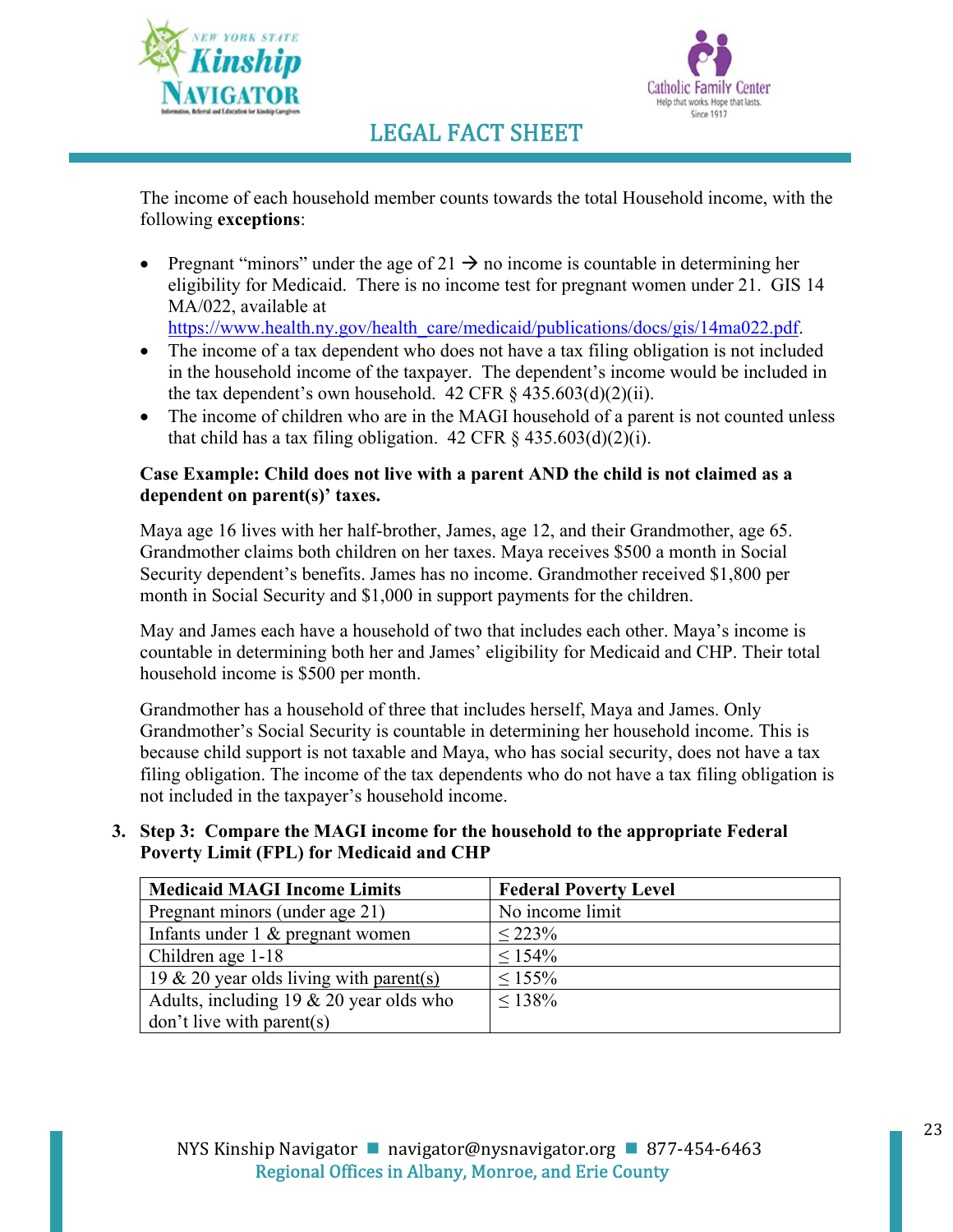



### **Child Health Plus Income Limits**

There is no income limit for CHP. However, children at or below 400% FPL get a sliding scale premium or premium free CHP. Children over 400% FPL must pay the full cost of the premium.

### **CHP Premiums by FPL**

| Monthly premium per child | <b>Max Monthly Premium</b> | <b>Federal Poverty Level</b> |
|---------------------------|----------------------------|------------------------------|
| Free                      | Free                       | $\leq 160\%$                 |
| \$9                       | \$27                       | $<$ 222%                     |
| \$15                      | \$45                       | $<$ 250%                     |
| \$30                      | \$90                       | $\leq 300\%$                 |
| \$45                      | \$135                      | $\leq 350\%$                 |
| \$60                      | \$180                      | $<$ 400%                     |
| Full Premium              | <b>Full Premium</b>        | $>400\%$                     |

\*Full premium costs will vary by health plan.

### **4. Immigrant Eligibility**

Medicaid has complex immigration rules, but many children are eligible unless they are out of status – meaning they overstayed a visa or entered the U.S. without inspection.

All children under 19 are eligible for Child Health Plus, regardless of immigration status.

Information on health coverage options by immigration status is available in Empire Justice's Health Coverage Crosswalk:

https://empirejustice.org/wp-content/uploads/2019/10/Crosswalk-Report-October-2019.pdf

### **5. Recertification for Medicaid and Child Health Plus (CHP):**

Recertification is every 12 months. People with MAGI budgeting get to keep Medicaid and CHP for 12 months even if they experience an increase in income during that time period. See, e.g., GIS 15 MA/022, *available at*  https://www.health.ny.gov/health\_care/medicaid/publications/docs/gis/15ma022.pdf

People who are 65+ and no longer meet the definition of "caretaker relative" will be determined ineligible for MAGI Medicaid and transitioned to the County DSS office or HRA to have their Medicaid eligibility determined under other Medicaid budgeting methodologies. GIS 16 MA/04, *available at* 

https://www.health.ny.gov/health\_care/medicaid/publications/docs/gis/16ma004.pdf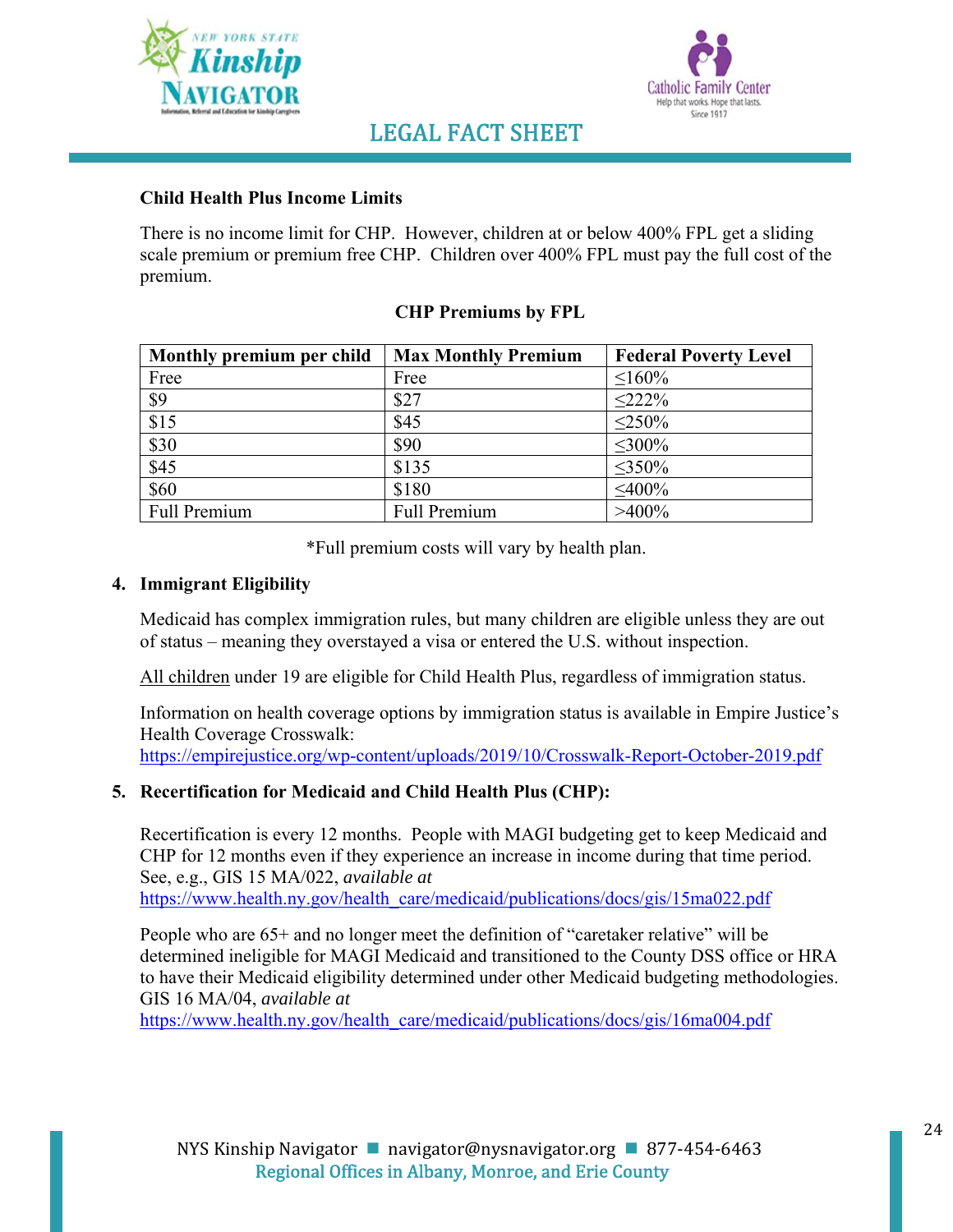



### **Appendix- Shelter Allowance Charts for New York City, Albany and Erie Counties**

|  | $10/1/12$ Public Assistance Standard of Need – New York City with Children |
|--|----------------------------------------------------------------------------|
|  |                                                                            |

|                   | Flat Grant that each |                                |       | Heating (Fuel) Allowance 18<br>Shelter |       |                              |                                   |             |                                        |  |
|-------------------|----------------------|--------------------------------|-------|----------------------------------------|-------|------------------------------|-----------------------------------|-------------|----------------------------------------|--|
|                   | household gets       |                                |       | Allowan                                |       |                              | NYCRR $352.5(a)$ (pick one)       |             |                                        |  |
|                   |                      |                                |       | ce                                     |       |                              |                                   |             |                                        |  |
| <b>HH</b>         | Basic<br>Grant       | <b>HEA</b><br>&<br><b>SHEA</b> | Total | With<br>Children                       | Total | Oil,<br>Propane,<br>Kerosene | Nat'l gas,<br>coal, wood<br>other | Electricity | Grand<br>Total:<br>standard<br>of need |  |
|                   | 158                  | 25.1                           | 183.1 | 214                                    | 397.1 | 69                           | 58                                | 120         |                                        |  |
| $\overline{2}$    | 252                  | 39.5                           | 291.5 | 219                                    | 510.5 | 69                           | 58                                | 120         |                                        |  |
| 3                 | 336                  | 53                             | 389   | 309                                    | 698   | 69                           | 58                                | 120         |                                        |  |
| $\overline{4}$    | 433                  | 68.7                           | 501.7 | 348                                    | 849.7 | 72                           | 60                                | 125         |                                        |  |
| 5                 | 534                  | 84.7                           | 618.7 | 386                                    | 1005  | 75                           | 63                                | 131         |                                        |  |
| 6                 | 617                  | 97.2                           | 714.2 | 404                                    | 1118  | 81                           | 68                                | 140         |                                        |  |
| 7                 | 702                  | 109.7                          | 811.7 | 421                                    | 1233  | 87                           | 72                                | 150         |                                        |  |
| 8                 | 787                  | 122.2                          | 909.2 | 421                                    | 1330  | 92                           | 71                                | 160         |                                        |  |
| PLUS <sub>1</sub> | 85                   | 12.5                           | 97.5  |                                        |       |                              |                                   |             |                                        |  |

10/1/12 Public Assistance Standard of Need – Albany County with Children

|                   | Flat Grant that each<br>household gets |                                   |       | Shelter<br>Allowance |       | Heating (Fuel) Allowance 18<br>NYCRR $352.5(a)$ (pick one) |                                   |             |                                        |
|-------------------|----------------------------------------|-----------------------------------|-------|----------------------|-------|------------------------------------------------------------|-----------------------------------|-------------|----------------------------------------|
| <b>HH</b>         | Basic<br>Grant                         | <b>HEA</b><br>$\&$<br><b>SHEA</b> | Total | With<br>Children     | Total | Oil,<br>Propane,<br>Kerosene                               | Nat'l gas,<br>coal, wood<br>other | Electricity | Grand<br>Total:<br>standard<br>of need |
|                   | 158                                    | 25.1                              | 183.1 | 214                  | 397.1 | 69                                                         | 58                                | 120         |                                        |
| $\overline{2}$    | 252                                    | 39.5                              | 291.5 | 219                  | 510.5 | 69                                                         | 58                                | 120         |                                        |
| 3                 | 336                                    | 53                                | 389   | 309                  | 698   | 69                                                         | 58                                | 120         |                                        |
| $\overline{4}$    | 433                                    | 68.7                              | 501.7 | 348                  | 849.7 | 72                                                         | 60                                | 125         |                                        |
| 5                 | 534                                    | 84.7                              | 618.7 | 386                  | 1005  | 75                                                         | 63                                | 131         |                                        |
| 6                 | 617                                    | 97.2                              | 714.2 | 404                  | 1118  | 81                                                         | 68                                | 140         |                                        |
| 7                 | 702                                    | 109.7                             | 811.7 | 421                  | 1233  | 87                                                         | 72                                | 150         |                                        |
| 8                 | 787                                    | 122.2                             | 909.2 | 421                  | 1330  | 92                                                         | 71                                | 160         |                                        |
| PLUS <sub>1</sub> | 85                                     | 12.5                              | 97.5  |                      |       |                                                            |                                   |             |                                        |